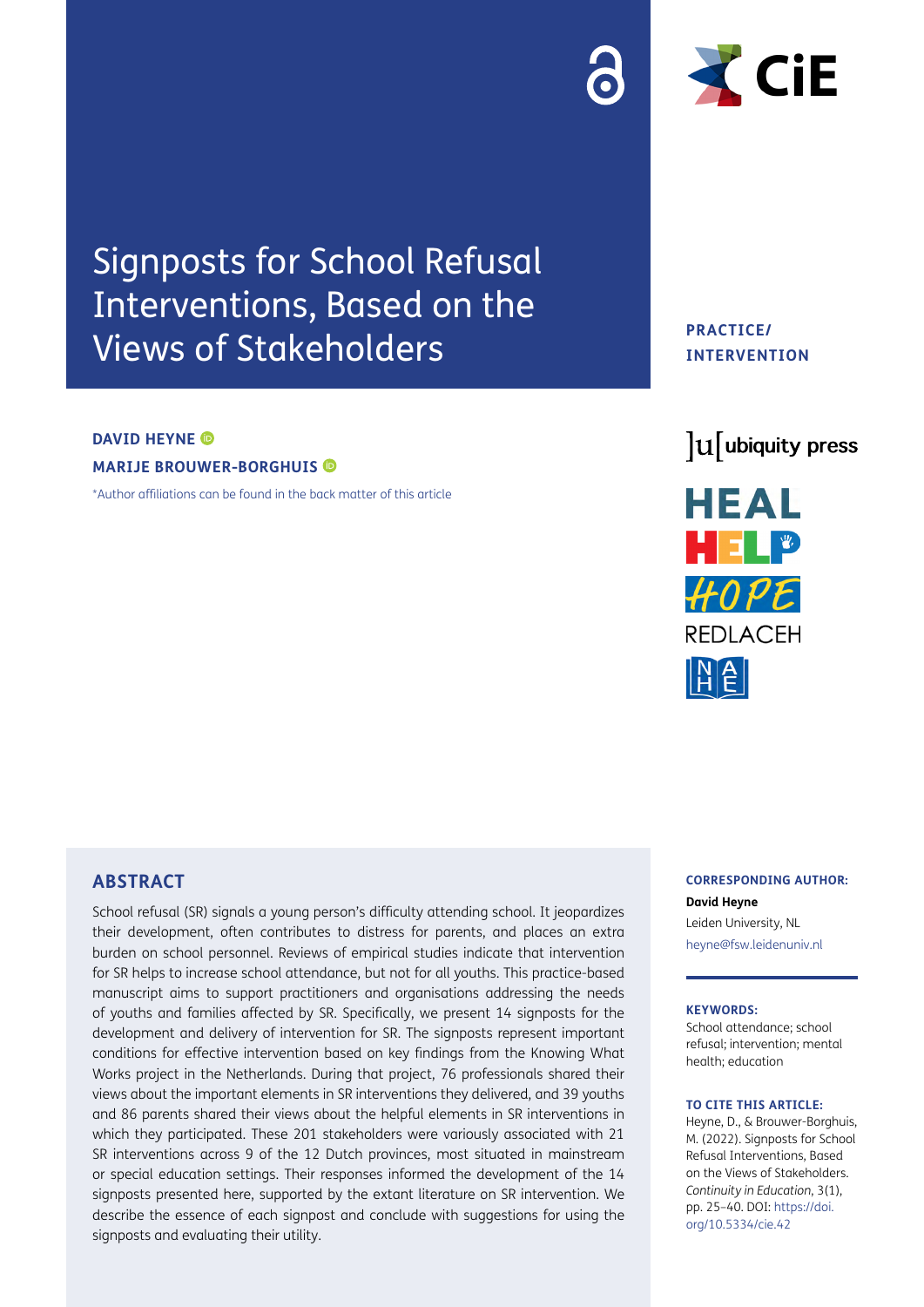### **THE ADVANTAGES OF SCHOOL ATTENDANCE**

Being at school offers youths immediate positive experiences such as time with friends, learning something interesting, and feeling cared for by a teacher. The short- and long-term benefits of school attendance are similarly diverse. School is a context in which youths can use and develop social and emotional competencies such as skills related to relationships, decisionmaking, and self-regulation ([Collie, 2020\)](#page-12-1). Regarding self-regulation, school attendance fosters routines and responsibilities such as getting up in the morning to arrive at school on time and observing the norms for behaviour during school time (Heyne, Gentle-Genitty, et al., 2020). Exposure to instructional time benefits intellectual development, academic achievement, and educational outcomes [\(Allensworth & Balfanz, 2019;](#page-12-2) [Ginsburg et al., 2014](#page-13-0); [Keppens & Spruyt,](#page-14-0)  [2020](#page-14-0)). Positive health outcomes are allegedly influenced by the roles youths can have at school [\(Bonell et al., 2019\)](#page-12-3) and by the social, emotional, and academic functioning they develop during the school years [\(Okano et al., 2019;](#page-15-0) Panayiotou et al., 2021). Depending on the curriculum, school attendance can influence identity, passions, morals, and ethics ([Eccles & Roeser, 2011](#page-13-1)). Youths more likely to graduate from school are those with better attendance [\(Schoeneberger,](#page-15-1)  [2012](#page-15-1); [Smerillo et al., 2018\)](#page-15-2) and better school performance [\(Allison et al., 2019](#page-12-2)), the latter influenced by the former. The benefits of graduation include preparation for successful transition to adulthood [\(Fredricks et al., 2019](#page-13-2)), such as social and economic participation in society (Zaff et al., 2017).

# **SCHOOL REFUSAL AND ITS IMPACT**

School refusal (SR) refers to a young person's reluctance or refusal to attend school, in combination with emotional distress [\(Heyne et al., 2019\)](#page-13-3). The young person does not hide their absence from parents, a criterion that helps differentiate SR from truancy. Parents have made efforts to secure school attendance or express intentions for their child to attend school, a criterion that helps differentiate SR from school withdrawal. School personnel are eager to support the young person's attendance at school, which is different to school exclusion. In short, SR is differentiated from these other types of attendance problems because the different types are held to be influenced by different variables and in need of different interventions [\(Heyne et al., 2019\)](#page-13-3).

School refusal occurs among 1–7% of youths in the general population, varying according to the definition used and sample studied. Heyne and King's ([2004](#page-13-4)) narrative synthesis indicated a prevalence rate of 1–2% across all school-aged youths. The Egger et al. ([2003](#page-13-5)) community study of 9- to 16-year-olds yielded a similar rate across a three-month period. Havik et al. (2015) found that 3.6% of 11- to 15-year-olds reported absence from school in the last three months that was quite often because of SR-related reasons. The Steinhausen et al. (2008) community sample of 11- to 17-year-olds revealed that 6.9% reported fear of going to school. Rates of SR among youths seen in clinical settings range from 5–16% ([Al Husni Al Keilani &](#page-12-4)  [Delvenne, 2021](#page-12-4); [Burke & Silverman, 1987;](#page-12-5) [Hersov, 1985;](#page-13-6) [Honjo et al., 1992](#page-14-1); [McShane et al.,](#page-14-2)  [2001](#page-14-2); Roué et al., 2021).

School refusal has both short- and long-term negative effects for youths, families, schools, and the community. Many of the negative effects for youths stem from the absenteeism associated with SR, which is often weeks, months, or years. Indeed, most youths participating in the 21 interventions reported by Heyne, Brouwer-Borghuis, et al. ([2022](#page-13-7)) were absent between three months and one year prior to intervention. Absence is associated with lowered academic achievement (e.g., Klein et al., 2021) and predicts school dropout ([Schoeneberger, 2012\)](#page-15-1), which is associated with unemployment ([Attwood & Croll, 2006\)](#page-12-6) and lower life expectancy ([Rogers](#page-15-3)  [et al., 2013](#page-15-3)). In addition, there are indications that absenteeism can impair youths' socialemotional development (Gottfried, 2014).

Parents of youths displaying SR experience frustration and helplessness, confronted with the dilemma of finding "the right balance between how much the child is capable of and how much the parents should challenge the child" (Dannow et al., 2020, p. 31). The family is under great stress because the young person's difficulty attending school usually begins in the home environment, such as complaints about school and symptoms of anxiety ([Berry & Lizardi,](#page-12-7)  [1985](#page-12-7)). The practical impact of SR accompanies the emotional impact, such as spending time Heyne & Brouwer- **26** Borghuis *Continuity in Education* DOI: 10.5334/cie.42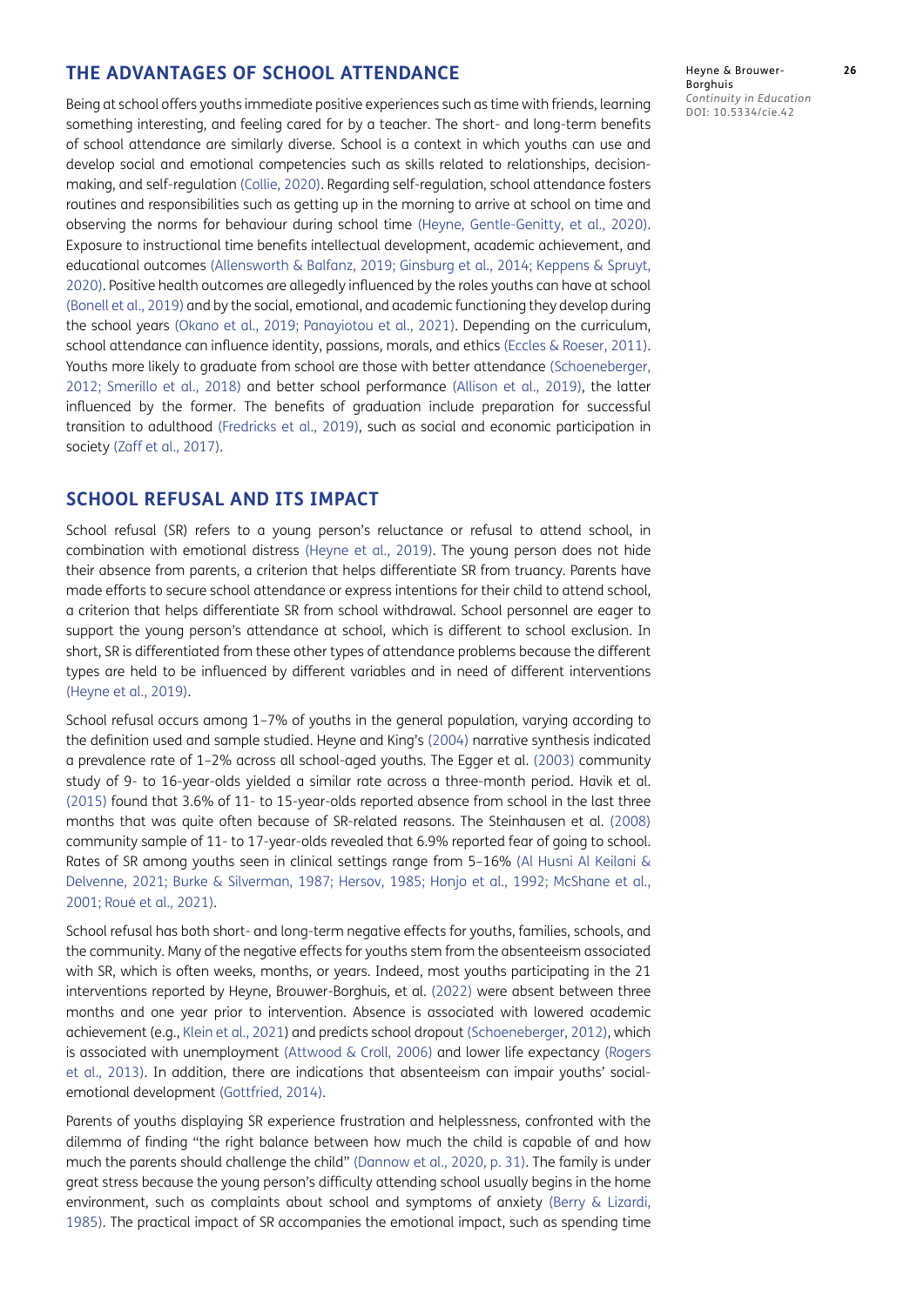communicating with the school (e.g., writing absence notes, asking for help) and addressing other consequences such as planning private lessons and arranging visits to the doctor (Gallé-Tessonneau & Heyne, 2020). In addition, conflict can occur between parents with different ideas about how to respond to a child's refusal to attend, and between the young person and their parents [\(Heyne, 202](#page-13-8)2).

Education professionals report that the management of attendance problems is resourceintensive and emotionally challenging ([Finning et al., 2018\)](#page-13-9). Time is needed to help youths catch up on missed learning and to plan, implement, and evaluate strategies to support absent youths. Professionals external to the school may also be involved. For example, communitybased family coaches may help school personnel adapt the school environment to help youths feel safe when back at school ([Tobias, 2019](#page-15-4)). For society, lower rates of school completion contribute to reduced productivity and increased social support costs [\(Evans, 2000\)](#page-13-10).

Youths displaying SR may have a diagnosable mental health problem, but this is not inherent to SR. For example, some youths experience clinical levels of separation anxiety, social anxiety, or depression [\(Heyne et al., 2002](#page-13-11)) while others do not meet criteria for any mental health problem ([Egger et al., 2003](#page-13-5)). A broad range of influences at the individual, family, s chool, and community levels can predispose youths to the development of SR, precipitate its onset, perpetuate the problem, and serve as protective factors [\(Heyne et al., 2014\)](#page-14-3). SR is thus used to describe the phenomenon characterised by a youth's difficulty going to school, not to ascribe causation to the young person. Following Devenney and O'Toole (2021), it is argued that the responsibility for addressing SR does not lie at the feet of the young person or family. Rather, professionals work together with youths, families, schools, and support services to address the broad range of influences and subsequent interventions.

# **INTERVENTIONS FOR SEVERE OR CHRONIC SCHOOL REFUSAL**

In the field of school attendance, interventions are increasingly organised according to three tiers in the multidimensional, multi-tiered system of supports model [\(Kearney & Graczyk, 2020](#page-14-4)). Tier 1 interventions aim to promote attendance and prevent absenteeism; Tier 2 interventions focus on efficient responding when attendance problems are emerging, mild, or moderate; and Tier 3 interventions involve intensive support when attendance problems are severe or chronic. The current paper addresses severe or chronic SR (i.e., Tier 3 SR).

## **INTERVENTIONS DELIVERED BY MENTAL HEALTH PROFESSIONALS**

Many SR interventions are psychological in nature and delivered in clinical settings [\(Johnsen et](#page-14-5)  [al., 2021](#page-14-5)). For example, seven of the eight interventions in the review by Maynard et al. ([2018\)](#page-14-6) were variants of cognitive-behavioural therapy (CBT), and five of the eight w ere conducted in clinical settings. The tradition of understanding and responding to SR as a predominantly psychological problem likely has its roots in the tendency to characterise SR by the presence of emotional distress around attendance. The preponderance of interventions in clinical settings may be explained by the tradition of not providing mental health interventions in school settings, until quite recently ([Heyne, Kearney, et al., 2022\)](#page-13-12).

A summary of SR interventions was presented in a review by Heyne, Strömbeck, et al. (2020). It is unclear how many youths in the 51 studies reviewed displayed Tier 3 SR rather than Tier 2 SR because study authors did not employ this distinction, which is understandable because the model was only introduced in the last decade ([Kearney & Graczyk, 2014](#page-14-7)). However, descriptions of the youths included in the studies indicate that some, and perhaps many, exhibited severe or chronic SR. For example, the average duration of SR was 56 weeks in the study by Last et al. [\(1998](#page-14-8)); the average amount of absence among youths was 85% in Melvin et al. [\(2017\)](#page-14-9); and 64% of youths in Heyne et al. [\(2002\)](#page-13-11) had experienced multiple episodes of SR.

The most common intervention in the review by Heyne, Strömbeck, et al. (2020) was a variant of CBT (44%), which often targets youth anxiety and depression and builds skills and confidence for re-engaging with school ([Heyne, 2022\)](#page-13-8). By helping youths manage emotional distress and increase school attendance, the broader aim of intervention for SR can be achieved: socialemotional and academic development ([Heyne & Sauter, 2013\)](#page-14-10).

Heyne & Brouwer- **27** Borghuis *Continuity in Education* DOI: 10.5334/cie.42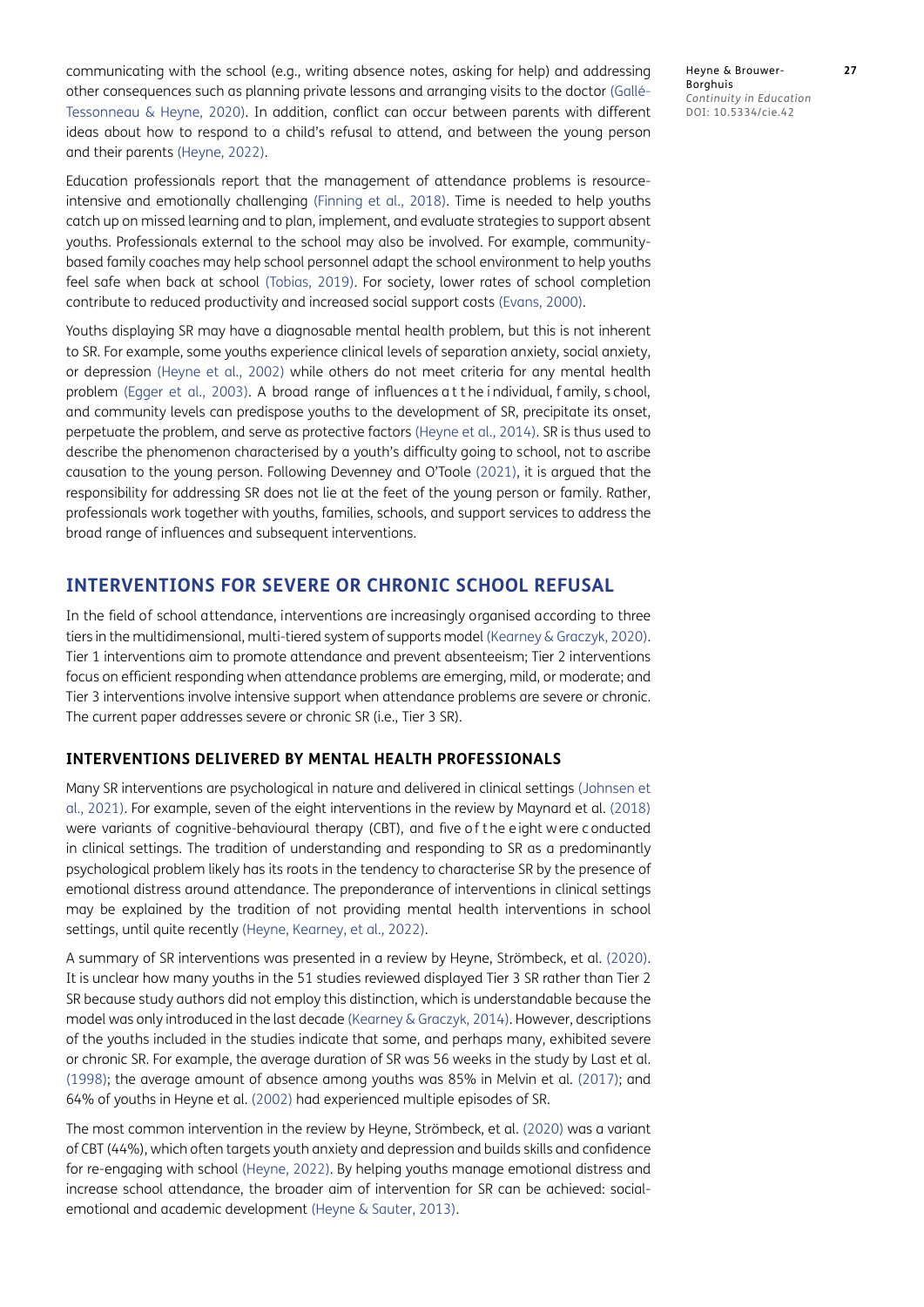CBT with youths is accompanied by close work with the family and school personnel ([Elliott](#page-13-13)  [& Place, 2019](#page-13-13)). For example, CBT manuals for SR include family work on communication and problem solving ([Heyne & Rollings, 2002](#page-14-11); [Heyne & Sauter, 2013](#page-14-10); [Kearney & Albano, 2018;](#page-14-12) [Tolin](#page-15-5)  [et al., 2009](#page-15-5)). These manuals also emphasise work with parents such as the establishment of regular household routines, minimisation of home-based reinforcement during school hours, effective instruction giving, and increased confidence in managing SR. The manuals encourage practitioners to address school influences on the development, maintenance, and remediation of SR by working with school personnel. Topics include school-based modifications to accommodate the young person academically, socially, and emotionally (e.g., [Heyne &](#page-14-11)  [Rollings, 2002](#page-14-11)); positive reinforcement in the school setting to promote attendance (e.g., [Last,](#page-14-13)  [1993](#page-14-13)); daily communication between teachers and parents (e.g., [Kearney & Albano, 2018](#page-14-12)); helping school personnel consider the ways therapeutic gains can be maintained in the school setting (e.g., [Tolin et al., 2009\)](#page-15-5); and increasing school personnel's understanding and motivation by reviewing the case formulation with them (e.g., [Heyne & Sauter, 2013\)](#page-14-10).

Interventions other than CBT were also identified in the review by Heyne, Strömbeck, et al. (2020). Twenty-five percent of studies evaluated some form of psychosocial intervention in addition to or instead of CBT, such as narrative therapy, motivational interviewing, multimodal treatment, parent counselling, collage therapy, and hypnosis. Sixteen percent evaluated medication as a stand-alone intervention, combined with CBT, or combined with other interventions such as individual psychotherapy for youths and casework with parents.

There are also numerous reports of family therapy for SR (e.g., [Bryce & Baird, 1986;](#page-12-8) [Richardson,](#page-15-6)  [2016](#page-15-6)). It is not clear if mental health professionals conducted the family therapy, but the settings in which the intervention was delivered were mental health settings (i.e., a child and family psychiatric service; youth mental health service).

# **INTERVENTIONS DELIVERED BY EDUCATION PROFESSIONALS**

There are few published examples of SR intervention delivered predominantly or exclusively by education professionals in school settings or other educational services. An exception is Preece and Howley's [\(2018\)](#page-15-7) alternative educational program for adolescents with autism spectrum disorder and anxiety-based absenteeism. Located in a small school building, the program was part of a service for students not attending mainstream school due to complex medical or mental health conditions, staffed by a class teacher, and supplemented with specialist subject teachers as appropriate. Youths were helped to prepare for re-engagement with formal education via attention to their wellbeing, relationship building, frequent face-toface communication between staff and the family, and autism-friendly surroundings (e.g., structured classroom layout and clarity about the functions of the different areas). There was minimal daily input from external mental health professionals (i.e., parent group training in anxiety management). However, professionals in the program used different theoretical approaches that are considered "good practice" when working with young people with autism. In addition, there was collaboration between team members, external professionals and parents. Two other examples of SR intervention delivered by education professionals include an alternative school for youths with school-related anxiety (Wilkins, 2008) and behaviour modification applied by an elementary school principal [\(Brown et al., 1974\)](#page-12-9).

Interventions conducted in school settings by education professionals are well suited to addressing school influences on the development, maintenance, and remediation of SR. Of particular note are the influences found in Ingul et al. [\(2019\)](#page-14-14), which includes a review of the characteristics of school settings that have been associated with SR. These include the classroom situation (e.g., problematic student-teacher relationship; lack of teacher support; fear of the teacher; noisy and unpredictable classrooms); general aspects of the school (e.g., fear of less structured aspects such as break times; the sense of attending a dangerous school); social aspects (e.g., bullying, difficulty making friends, feeling isolated); and educational aspects (e.g., anxiety about academic performance and a mismatch between the young person's ability and the academic demands of school).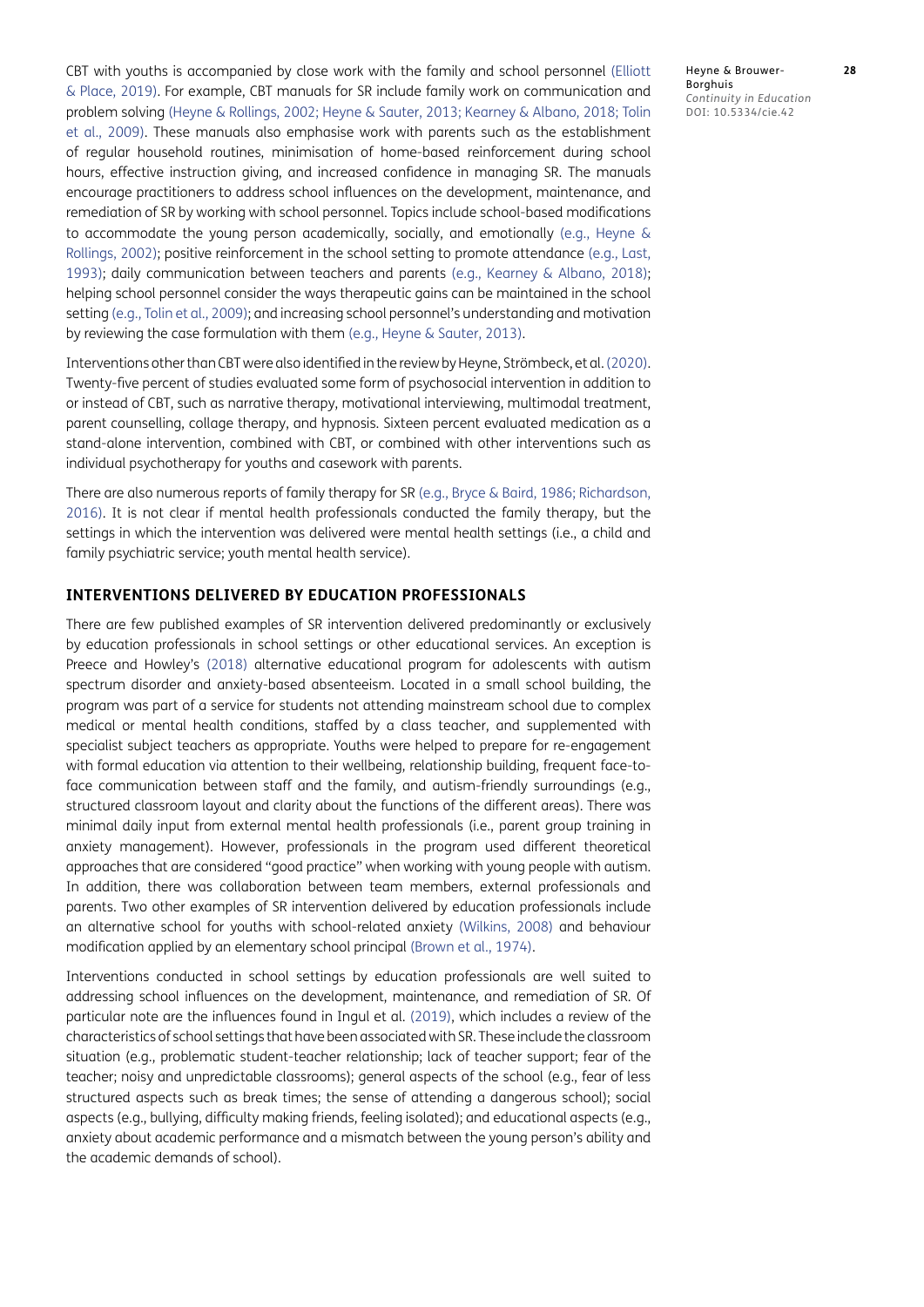#### **INTERVENTIONS DELIVERED BY MENTAL HEALTH AND EDUCATION PROFESSIONALS**

The literature also includes examples of multidisciplinary efforts to meet the needs of youths with severe or chronic SR. McShane et al. [\(2007](#page-14-15)) reported on the Sulman Program in Australia, an adolescent mental health and education program located at a special education school adjoining a psychiatric unit. The program was designed to better meet the needs of socially anxious adolescents with anxiety-based school attendance problems. Walter et al. ([2010\)](#page-15-8) reported on an inpatient mental health service in Germany, which included access to a school for special education. The intervention was designed to provide support to adolescents with chronic anxious-depressive absenteeism, including parent- and teacher-focused interventions. In severe cases (i.e., complete absence for more than three months), intervention included attendance at the special school. Grandison (2011) reported on a Short Stay School program in England for youths with medical and mental health needs, most of whom were adolescents displaying SR. The program was staffed by professionals from education and health services and jointly funded by both services.

More recently, three interventions were described in a special issue of *Cognitive and Behavioral Practice.* The Multimodal Treatment in Germany was developed for youths referred to a mental health setting who display SR, truancy, or both [\(Reissner et al., 2019\)](#page-15-9). The program was developed by a multidisciplinary team (i.e., psychotherapists, psychiatrists, psychiatric nurses, social workers, teachers, and a sports scientist), which also delivers the intervention and engages in regular case conferences. Further, the Link in the Netherlands is an alternative educational program for adolescents displaying SR ([Brouwer-Borghuis et al., 2019](#page-12-10)). The program is based on close collaboration between professionals from education and specialist youth care. For example, therapists from a mental health service visit the young people in the Link class. Funding comes from education, the municipality, and a national government initiative to reduce early school leaving. Finally, the In2School intervention in Australia was also designed for youths displaying SR ([McKay-Brown et al., 2019](#page-14-16)). It is housed in a special education facility located at a mental health service and provided in kind by that service. Researchers, teachers, and mental health clinicians developed the intervention together because of the range of problems youths displaying SR can experience. The education- and health-focused partnership is underscored by the daily collaboration between the teachers and a clinician, the latter role variously filled by a social worker, psychiatric nurse, or psychologist.

# **EVALUATIONS OF INTERVENTIONS FOR SEVERE OR CHRONIC SCHOOL REFUSAL**

Empirical studies advance knowledge about the effectiveness of SR interventions via robust scientific evaluation. Researchers have conducted reviews of these studies. King et al. ([2005\)](#page-14-17) presented a narrative review of CBT for SR based on seven studies. They concluded that CBT appears to be useful. Silverman et al. ([2008](#page-15-10)) also presented a narrative review of psychosocial interventions for SR, using stricter criteria for study inclusion. On the basis of four studies, they concluded that child/adolescent-focused CBT, parent-focused CBT, and their combination, are possibly efficacious. It appears this conclusion was based on youth and parent reports of anxiety and other symptoms (e.g., depression) and not on school attendance data. Pina et al. [\(2009](#page-15-11)) presented a narrative review of eight single-case experimental design studies and six group-design studies of psychosocial interventions for SR. They reported significant increases in attendance and reductions in symptoms associated with SR (e.g., anxiety, depression, disruptive behaviour) and suggested that behavioural strategies alone or in combination with cognitive strategies are promising lines of intervention. Their review included an evaluation of effect sizes based on five group-design studies, yielding two conclusions: (a) interventions yield significant increases in attendance and reductions in symptoms, but there is room for improving the efficacy of interventions; and (b) effects can be achieved by working directly with the young person, working directly with parents and teachers, or both.

Maynard et al. ([2018](#page-14-6)) conducted the most robust evaluation of psychosocial interventions for SR to date, only including studies with (a) a pre-post design in the context of a randomised controlled trial or quasi-experimental design; and (b) baseline data on outcomes or statistical controls. Different from the earlier reviews, the researchers included unpublished dissertations Heyne & Brouwer- **29** Borghuis *Continuity in Education* DOI: 10.5334/cie.42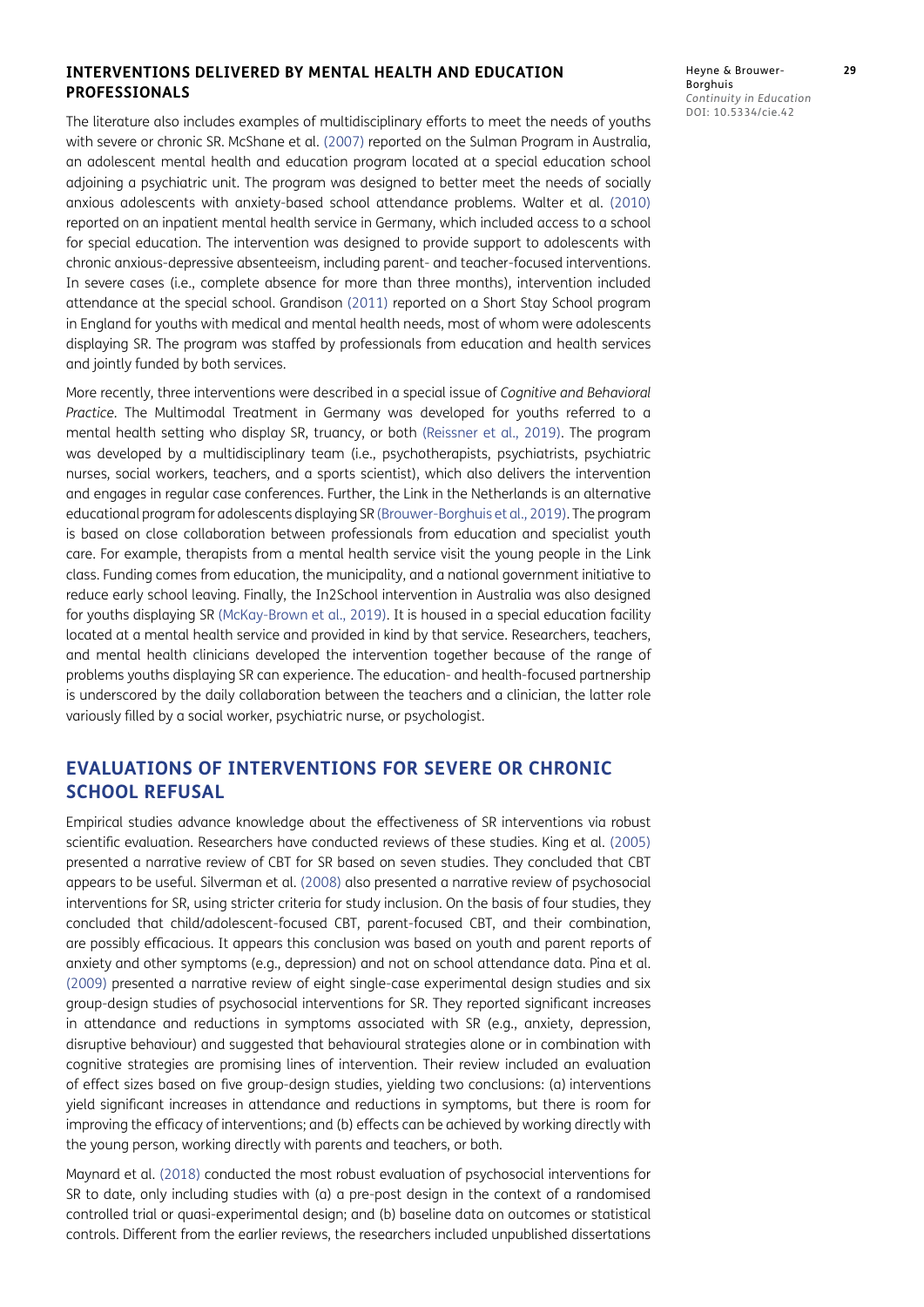to provide a more comprehensive view of available evidence. Eight studies were included, seven of which evaluated CBT. The eighth study addressed non-directive Rogerian group-based counselling in a school setting. Across the eight studies there was a robust positive and significant effect for school attendance, but no significant effect for anxiety. The authors concluded that there is tentative support for CBT as an intervention for SR, noting that increased attendance could lead to an increase in anxiety, at least in the short-term (i.e., at posttreatment). They called for studies with long-term follow-up to determine whether increased attendance is accompanied, in the longer term, by decreased anxiety.

Collectively, four reviews indicated that psychosocial interventions contribute to positive outcomes, and CBT is the most commonly evaluated intervention. Despite the promise of CBT, a sizable group of youths is not helped by current interventions, and there is still a great need to improve intervention [\(Heyne, 2019](#page-13-14)). Outcomes for adolescents displaying SR appear to be inferior to those for children, with non-response to CBT and other interventions ranging from one third to two thirds of adolescents ([Heyne, 202](#page-13-8)2).

After decades of research on SR interventions, there is still a need to increase knowledge, including better understanding of what contributes to change when SR interventions are employed [\(Maynard et al., 2018;](#page-14-6) [Pina et al., 2009\)](#page-15-11). Empirical studies predominantly focus on outcomes using quantitative methods (Heyne, Strömbeck, et al., 2020), evaluating interventions delivered in research settings to participants fulfilling stringent criteria for inclusion ([Johnsen et al., 2021\)](#page-14-5) and paying little attention to why interventions yield these outcomes [\(Heyne et al., 2015](#page-14-18)). By contrast, qualitative studies based on stakeholders' views of intervention help shed light on what it is about interventions that make them work, thereby enriching an understanding of the complexities of interventions delivered in real-world settings (e.g., schools, clinics). According to the [International Network for School Attendance](https://www.insa.network/), "contemporary models for understanding and reducing absenteeism will be enhanced by the voices of all stakeholders," including youths, parents, and professionals (Heyne, Gentle-Genitty et al., 2020, p. 1026).

# **AIM OF THE CURRENT PAPER**

This practice-based manuscript is designed to support practitioners and organisations addressing the needs of youths and families affected by SR. Specifically, we present 14 signposts for the development and delivery of intervention for SR. The signposts represent important conditions for effective intervention based on qualitative data gathered during the Knowing What Works project in the Netherlands.

# **SIGNPOSTS FOR DEVELOPING AND DELIVERING INTERVENTIONS FOR SCHOOL REFUSAL**

#### **THE KNOWING WHAT WORKS PROJECT**

The signposts described in the next section emerged from the Knowing What Works project [\(Heyne, Brouwer-Borghuis, et al., 2022](#page-13-7)). The project addressed the question of "what works" in intervention for SR, as a response to the need for a more coordinated approach to intervention according to the Dutch Expertise Network for School Attendance. Research activities associated with the Knowing What Works project were approved by the Psychology Ethics Committee of the Institute of Psychology at Leiden University.

In short, the project employed a mixed-methods design, combining the advantages of qualitative and quantitative methodologies. Seventy-six professionals delivering interventions were asked about which elements in intervention they regarded as important. Professionals included (school) psychologists (33%), teachers (29%), counsellors and coaches (13%), managers (9%), support staff (9%), education consultants (4%), and unspecified (3%). In addition, 39 youths and 86 parents participating in interventions were asked about the elements in intervention they regarded as helpful. Collectively, these 201 stakeholders were associated with 21 SR interventions delivered in 9 of the 12 Dutch provinces. Nineteen of the 21 interventions were situated in mainstream or special education settings, sometimes involving close collaboration with internal or external support services (e.g., youth care, mental health). Two interventions were situated in support services.

Heyne & Brouwer- **30** Borghuis *Continuity in Education* DOI: 10.5334/cie.42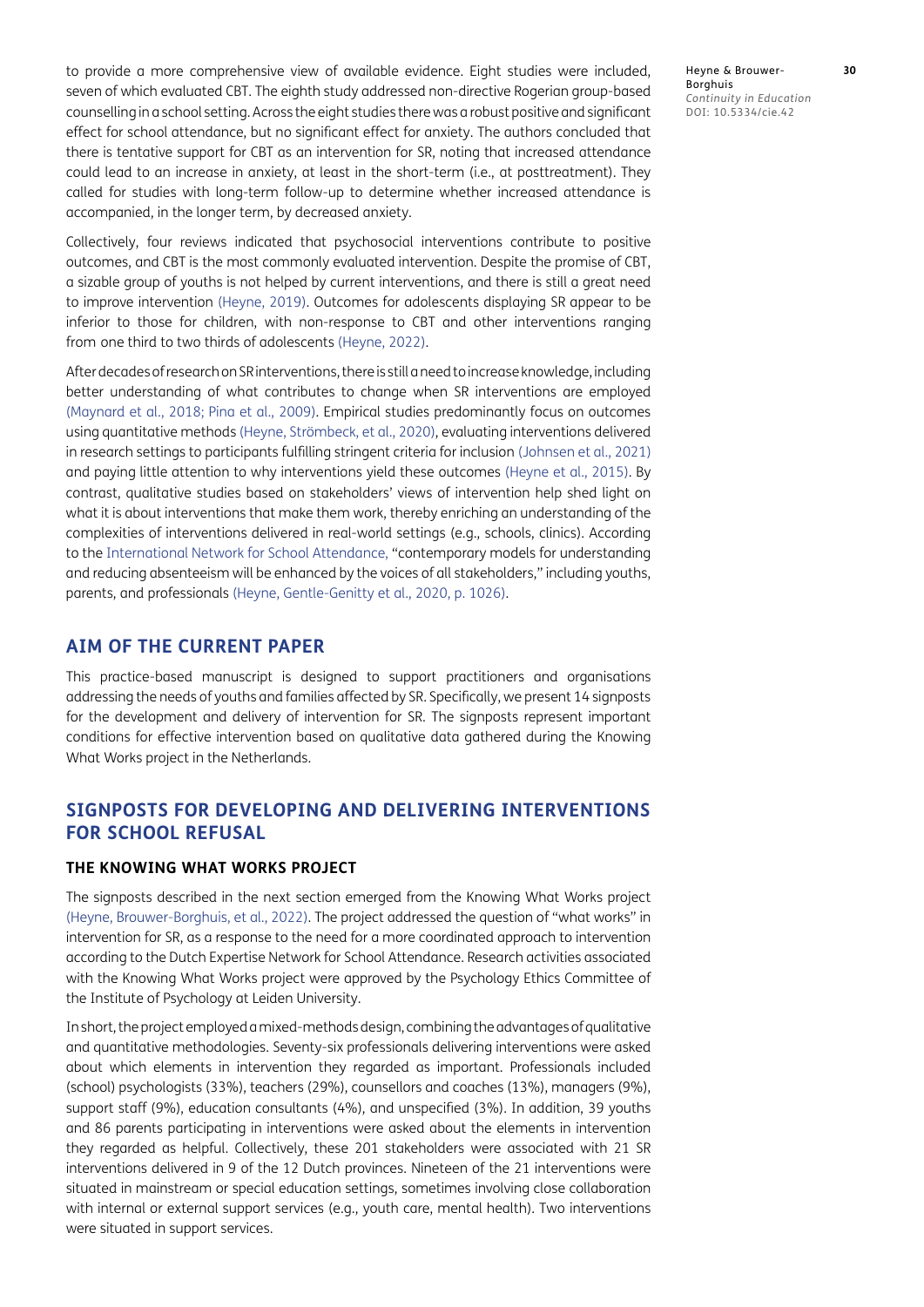The qualitative data were gathered via 21 group interviews with professionals and via questionnaires developed for youths and parents. These qualitative data were thematically analysed following Braun and Clarke's ([2006](#page-12-11)) method. Emerging themes were organised in separate networks based on professionals', youths', or parents' responses, and these themes were used to develop the signposts for school refusal interventions.

In addition, quantitative data were gathered via the questionnaires developed for youths and parents to assess the impact of the interventions. Two thirds to three quarters of youths and parents reported positive changes attributed to the intervention (e.g., reduced anxiety, stress, mood problems, difficulty attending school; increased school attendance, fun at school; improved problem solving; increased life satisfaction, confidence in the future), and two thirds of parents reported less stress regarding their child's school attendance and greater capacity to support their child's attendance. These retrospective reports of youths and parents do not constitute robust scientific support for the effectiveness of the interventions, but they do suggest that the interventions included in the Knowing What Works project have a positive effect.

#### **THE SIGNPOSTS FOR SCHOOL REFUSAL INTERVENTIONS**

The signposts for SR interventions represent a synthesis of emerging best practices according to professionals, youths, and parents who participated in the Knowing What Works project, and emerging best practices identified in prior research. Preparation of the set of signposts is detailed in Heyne, Brouwer-Borghuis et al. ([2022](#page-13-7)). In short, four members of the project consortium reviewed the literature and results in the Knowing What Works report. The four consortium members independently nominated 10 signposts. Of the 15 signposts identified across the four members, 11 were nominated by at least two members and 4 by a single member. Consensus meetings yielded a final set of 14 signposts (the 15th signpost was related to prevention and early intervention and fell outside the final set of signposts focused on intervention for Tier 3 SR). The signposts are presented in [Table 1](#page-6-0).

| $\mathbf{1}$   | Provide an integrated approach, including the young person, parents, and school          |
|----------------|------------------------------------------------------------------------------------------|
| 2              | Pursue insight into the integrative picture                                              |
| 3              | Invest in your availability and the quality of contact with the young person and parents |
| 4              | Promote the willingness and involvement of the young person and parents                  |
| 5              | Create a safe environment                                                                |
| 6              | Lower the hurdles in the beginning                                                       |
| $\overline{7}$ | Provide rhythm and structure                                                             |
| 8              | Broaden educational options and adjust educational tasks                                 |
| 9              | Facilitate social contact with peers                                                     |
| 10             | Create movement                                                                          |
| 11             | Work together as education and support services                                          |
| 12             | Specify the method                                                                       |
| 13             | Gather a committed team of professionals with knowledge and experience                   |
| 14             | Provide sufficient resources to implement the intervention                               |
|                |                                                                                          |

The signposts are applicable for severe and chronic SR (i.e., Tier 3 SR). The reader is reminded of the importance of interventions to promote attendance and prevent SR (Tier 1) and to respond efficiently when SR is emerging, mild, or moderate (Tier 2), discussed in the Knowing What Works report [\(Heyne, Brouwer-Borghuis, et al., 2022](#page-13-7)). The signposts for Tier 3 SR are not intended as a prescription for how to deliver intervention on a case-by-case basis nor which strategies or techniques should be used in relation to each signpost (e.g., CBT or eye movement desensitization and reprocessing). Rather, the 14 signposts signal important conditions for the development and delivery of effective intervention. Signposts 1 to 10 are directly relevant for professionals delivering intervention, Signposts 11 and 12 require the attention of professionals Heyne & Brouwer- **31 Borghuis** *Continuity in Education* DOI: 10.5334/cie.42

<span id="page-6-0"></span>**Table 1** Signposts for School Refusal Interventions.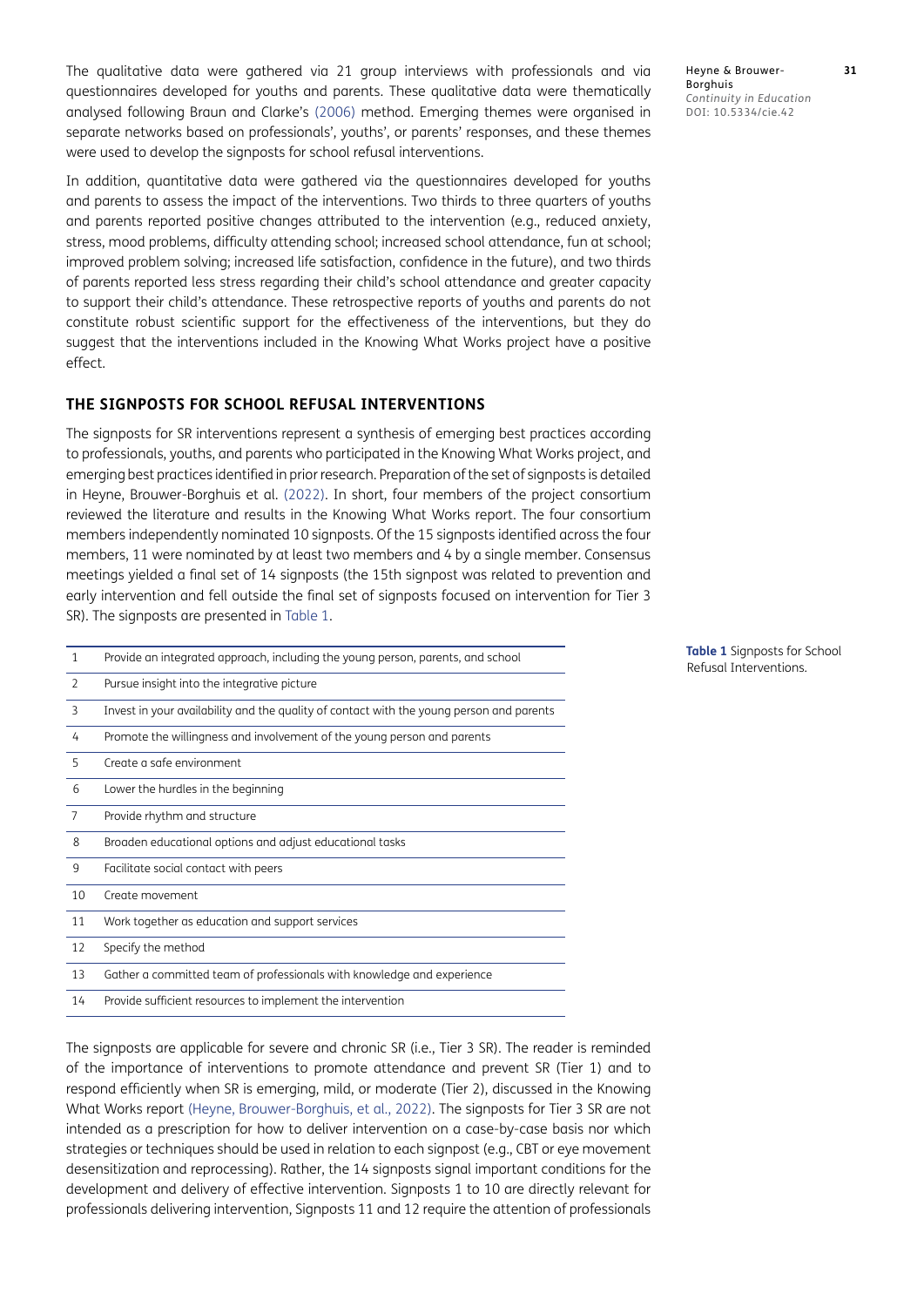delivering intervention and management teams, and Signposts 13 and 14 are directly relevant for management teams.

The essence of each signpost is described next. To learn about the justification for signposts, links between them, and tips for working with them, the reader is referred to Heyne, Brouwer-Borghuis, et al. ([2022](#page-13-7)).

#### Signpost 1 – Provide an Integrated Approach, Including the Young Person, Parents, and School

Signpost 1 signals the need for comprehensive and integrated intervention. Professionals spend time with the young person and parents, give attention to school-related matters, and ensure coherence between the work conducted with the young person, parents, and school personnel. Their individual work with the young person and parents is accompanied by their work with the young person and parents together, especially to address family communication and problem solving. As needed, professionals arrange extra support for parents to address parentrelated problems and broader issues for the family (e.g., limited social network). Professionals also closely support school personnel in their role in intervention, be they personnel from the original school, a new school identified for the young person, or an alternative educational program serving as the SR intervention. Professionals delivering intervention in clinical settings provide consultation to school personnel while professionals in an educational intervention for SR conduct school-related interventions themselves. In an integrated approach, professionals also pay attention to the working relationship between school personnel, on the one hand, and the young person and parents, on the other hand. By specifying the frequency and nature of interactions between the family and school personnel, professionals safeguard attention to the working relationship between them.

#### Signpost 2 – Pursue Insight Into the Integrative Picture

Prior to starting intervention, professionals take time to understand which of the factors associated with absenteeism and SR are contributing to difficulties for the young person and family, and which difficulties are encountered by school personnel. Thus, professionals engage in discussion with youths, parents, school personnel, and others who know the young person and the family situation (e.g., current and prior helping professionals). When professionals understand the young person and their social context, they are in a better position to tailor intervention to the needs of the young person, family, and school. For example, how does a youth's autism influence the manner in which intervention is conducted with them, what are the parents' concerns and expectations regarding their autistic child's education, and which educational environment is most suitable? The integrative picture is expanded during the course of intervention, as more information becomes available and the situation changes.

# Signpost 3 – Invest in Your Availability and the Quality of Contact With the Young Person and Parents

The quality of contact with youths and parents warrants as much attention as the specific interventions employed. Relationship-based contact relies upon professionals' availability and is characterised by a heartfelt commitment to those affected by SR, interest in the person as a whole, positive attention, nurturance and emotional support, empathy, acceptance, trustworthiness, patience and persistence, and inclusion in decision-making. This helps participants feel safe, supported, and taken seriously. It builds a sense of belonging and hope and enables professionals to foster helpful attitudes towards intervention (i.e., Signpost 4).

Attention to relational aspects is important from the outset (when distressed and discouraged youths and parents are most in need of understanding, support, and hope) and continues throughout intervention as participants develop trust in professionals. In educational interventions for SR, smaller group size (e.g., 10 youths per class) increases professionals' availability and the quality of contact with each participant. Further, outreach (e.g., home visits) can enhance the quality of contact. Professionals also focus on the quality of contact with school personnel and other professionals involved in intervention, given the impact that a young person's absenteeism can have upon them and the importance of their participation in intervention.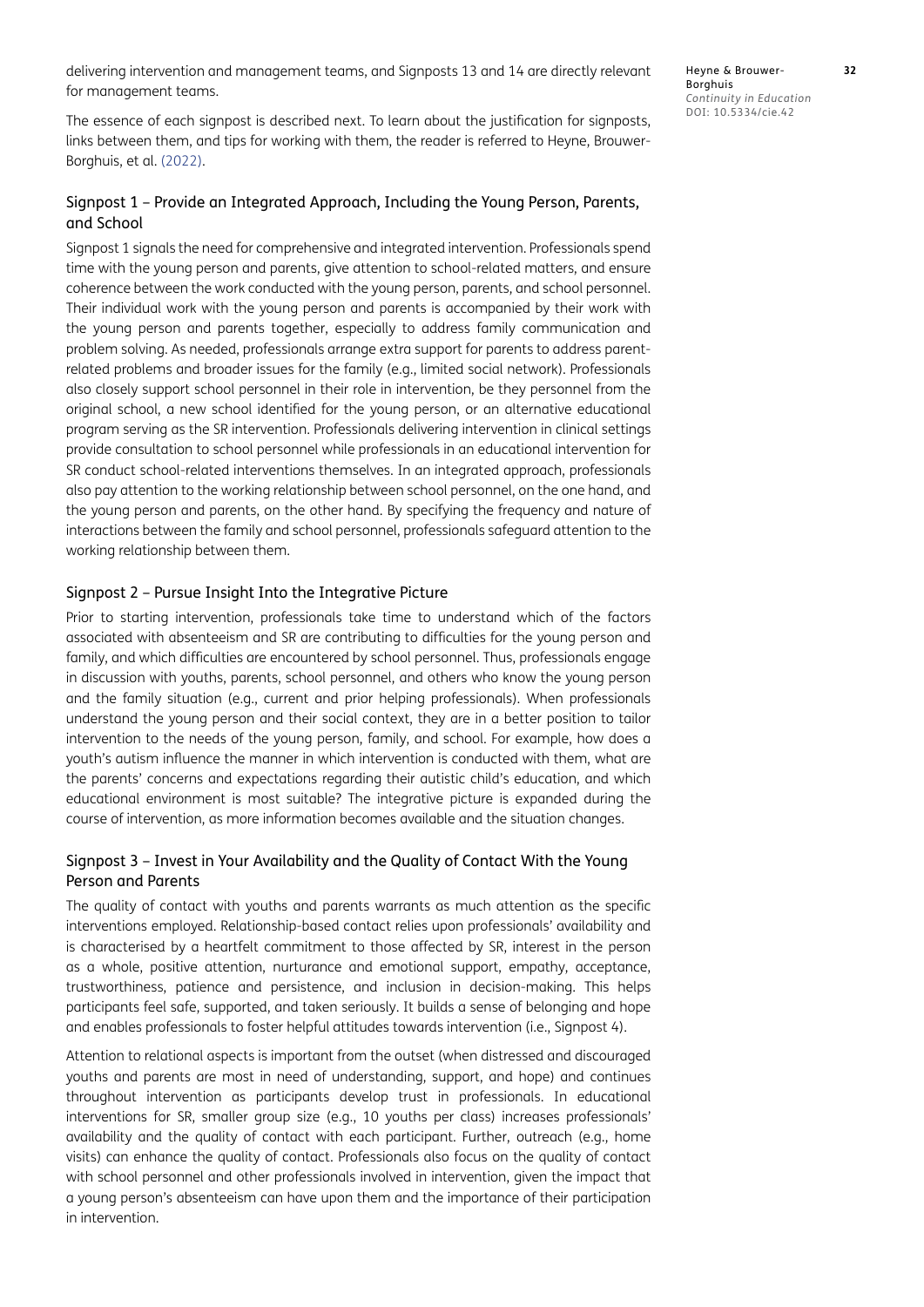#### Signpost 4 – Promote the Willingness and Involvement of the Young Person and Parents

Signpost 4 underscores the importance of promoting youths' and parents' engagement with intervention, including initial willingness to participate and continued active involvement throughout. At the outset, professionals ascertain each participant's level of engagement and readiness for change. This attention to engagement continues during intervention, to promote participation in the successively challenging steps associated with increasing school attendance. Attention to engagement is especially important when participants harbour unhelpful attitudes towards problems and school attendance, perhaps due to the experience of chronic SR, minimal prior support or progress, and thus frustration and hopelessness.

The quality of contact (i.e., Signpost 3) promotes engagement. Psychoeducation supports engagement by helping participants appreciate the relevance and importance of intervention and its components. Additional interventions may be needed such as motivational interviewing, home visits, arranging transport to the intervention, and technologies (e.g., virtual reality). Professionals also consider ways in which external professionals such as teachers and mentors can best be supported in their roles to shore up their willingness and involvement during intervention.

#### Signpost 5 – Create a Safe Environment

Professionals provide an intervention environment in which participants feel safe. Youths and parents who participate in SR intervention are likely to have experienced considerable discomfort, distress, and sometimes trauma as a result of SR or associated experiences (e.g., bullying for youths; embarrassment and confusion for parents).

Interventions in the form of alternative educational programs represent a key opportunity to provide youths with a safe environment in which to re-engage with schooling. During, after, or instead of participation in an alternative educational program, many youths are helped to re-engage with a mainstream school setting. This signals the need for professionals to consult with the school personnel in that setting about ways to help youths feel safe. When SR intervention is delivered in a clinical setting, professionals also pay attention to ways in which youths and parents are helped to feel safe. Results from the Knowing What Works project and the supporting literature indicate that professionals promote safety via attention to the physical setting (e.g., small group size increases tranquillity and safety) and the professional's approach when meeting with youths and parents (e.g., acceptance, trustworthiness).

#### Signpost 6 – Lower the Hurdles in the Beginning

Signpost 6 signals the need for professionals to lower expectations for a rapid return to school when SR is severe or chronic. Initially, time is spent building relationships: professionals with youths and parents; youths and parents with each other and school personnel; and youths with peers. When professionals understand which factors "push" a young person away from school and "pull" them towards school, appropriate adjustments can be made. Professionals also use this time to help youths and parents develop skills for subsequently increasing and coping with attendance at school. It is important to note that lowering the hurdles in the beginning is not an end in itself, but it lays the groundwork for creating movement (Signpost 10). For example, lowering the hurdles benefits the quality of contact, participant engagement, and a sense of safety, thereby providing the context for professionals to work with youths and parents on creating movement.

Lowering the hurdles is applicable to all new experiences, not just the experience of increasing school attendance. For example, professionals lower expectations when youths commence intervention, first join in a group activity, and first re-engage with academic tasks.

#### Signpost 7 – Provide Rhythm and Structure

"Rhythm" here refers to participants' experience of routines and predictability whereas "structure" refers to the arrangements professionals make to promote rhythm. These two elements are important for three main reasons. First, when SR is severe or chronic, youths' and families' routines have often become disrupted (e.g., sleeping in on school mornings, excessive gaming during the day, parents arriving late to work) and youths' engagement in educational Heyne & Brouwer- **33** Borghuis *Continuity in Education* DOI: 10.5334/cie.42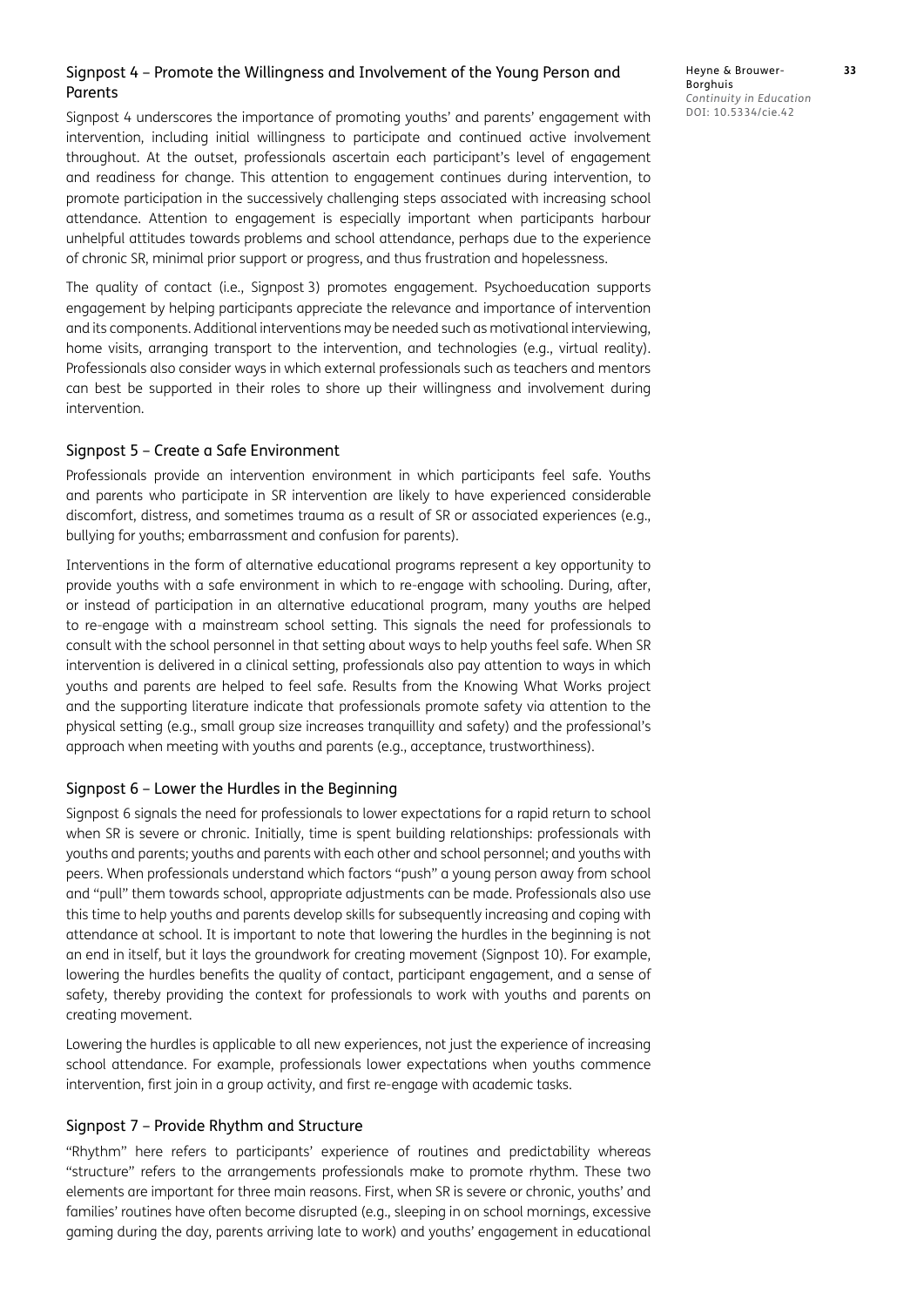activities is disrupted. These disruptions maintain SR: Youths find it harder to attend school, and parents find it harder to manage SR. Second, many youths with SR experience anxiety, depression, autism, or a combination. Rhythm and structure provide extra predictability and security, helping youths engage in intervention and develop confidence and competencies. Third, rhythm and structure are inherent in the process of incrementally increasing school attendance.

At a macro level, predictability and security are increased when interventions have a broad structure (e.g., time for the young person to feel comfortable in the intervention, then developing coping skills, then engaging in more demanding activities such as increasing school attendance). The structure associated with daily participation in an alternative educational program similarly provides a sense of rhythm. At a micro level, rhythm is achieved via daily routines in both the intervention setting (e.g., morning check-in with the mentor) and the home environment (e.g., improved evening and morning routines). Predictability and security are also enhanced via clarity (e.g., professionals help participants understand the process associated with a gradual increase in school attendance) and via professionals' reliability. In the words of a professional in the Knowing What Works project, "You say what you do and you do what you say, every day."

#### Signpost 8 – Broaden Educational Options and Adjust Educational Tasks

Developing individual educational pathways for youths requires a thorough understanding of their capacities and potential and the extent to which their difficulty going to school is related to educational requirements. Professionals identify and implement necessary changes to the young person's education. This may involve a broadening of educational options (e.g., referral to an alternative educational program; a curriculum better suited to the young person) or adjustments to the current educational program (e.g., reduced expectations for assignments or testing). Changes may be short or long term, enacted in the interest of the youth's prospects for continued education.

If a young person attends an alternative educational program, academic tasks and progress are discussed with personnel from the original school and the school to which the young person will transition after the alternative program.

#### Signpost 9 – Facilitate Social Contact With Peers

Social problems may contribute to the development of SR, co-occur with SR, and arise out of absence from school. While the title of this signpost is simple, the process can be quite complex. Usually, it is not just a matter of creating opportunities for youths to spend time with other youths. Rather, youths typically require substantial support before, during, and following an increase in social contact. Issues to address might include social anxiety, low motivation for social interaction (e.g., when youths are depressed), and the acquisition of micro-skills (e.g., eye contact, tone of voice), macro-skills (e.g., initiating conversations, requesting help), and socialcognitive skills (e.g., interpreting social cues, interpersonal problem solving). Professionals support school personnel and parents as they support the young person's social involvement inside and outside school.

Data from the Knowing What Works project and other qualitative studies point to the value of increasing social contact in a gradual fashion, and the added value of contact with peers with similar difficulties. The relationship between SR and bullying indicates a need for school-wide intervention (e.g., preventing and responding to bullying) alongside youth-focused intervention (e.g., social skills related to assertiveness).

#### Signpost 10 – Create Movement

Signpost 10 signals the need for professionals to create movement towards re-engagement with school. It is about breaking entrenched patterns of avoidance due to anxiety or inactivation due to depression. Re-engagement with the school setting is usually a gradual process, especially for Tier 3 SR. There are many possible gradations of re-engagement, such as increased time at school, increased time first in favoured classes and then less favoured classes, and increased expectations regarding schoolwork. Gradual re-engagement with school is often preceded by gradual change in other parts of the young person's life, such as increased social involvement.

Heyne & Brouwer- **34** Borghuis *Continuity in Education* DOI: 10.5334/cie.42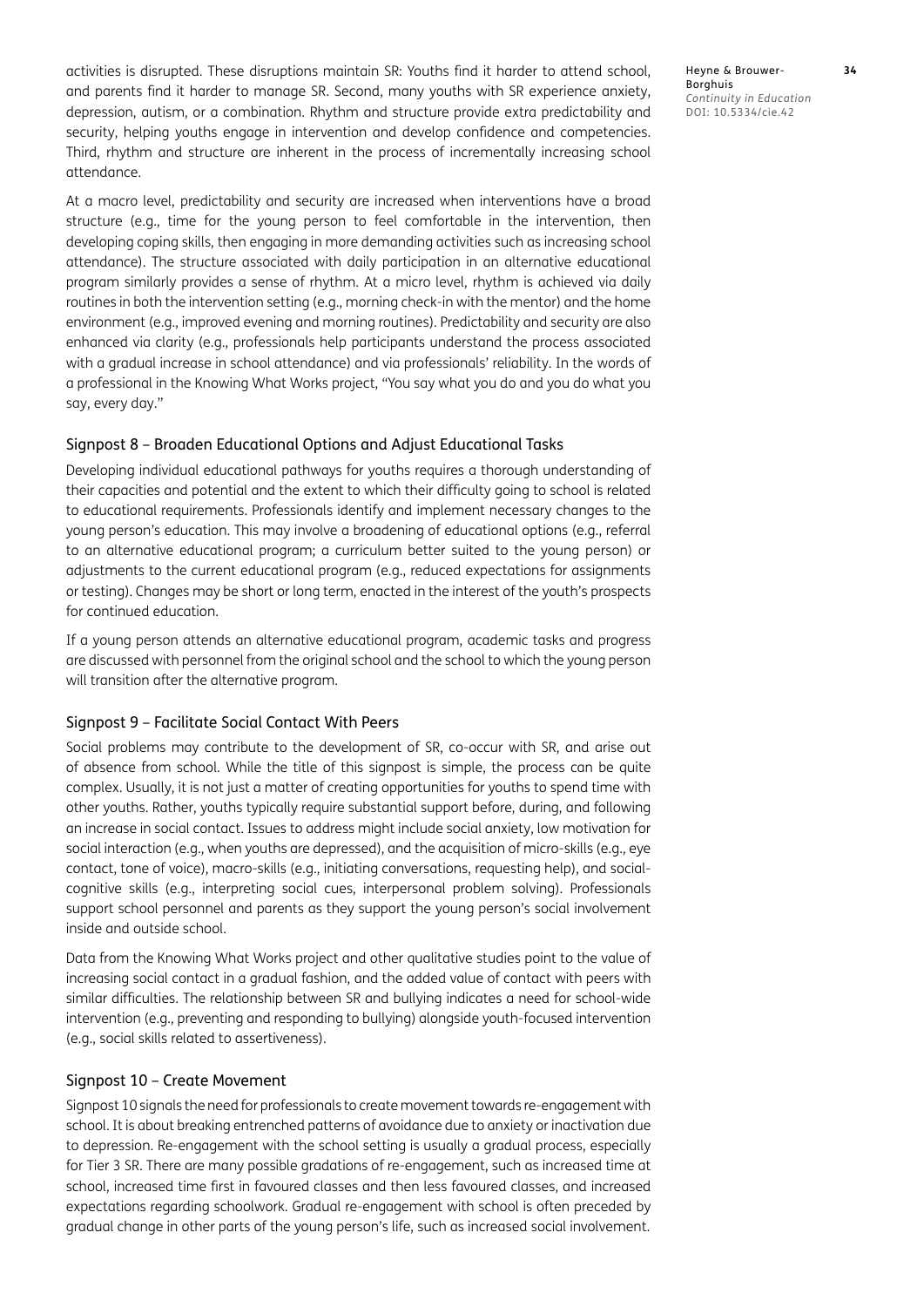Practice tasks create movement by providing opportunities to apply the knowledge and skills youths learn during intervention to real-world settings, thus effecting change outside the intervention setting. Professionals also create movement by building a youth's perspective for the future, helping parents acquire and use strategies that support re-engagement with school (e.g., establishing healthy morning and evening routines), and helping school personnel (e.g., creating a safe environment at school; adjusting educational tasks).

#### Signpost 11 – Work Together as Education and Support Services

Professionals from education and support services (e.g., mental health) need to establish effective and efficient collaboration to best meet the multiple needs of youths displaying SR and their families. "Collaboration between professionals" refers to the working relationship between two or more professionals. "Collaboration between organisations," in turn, refers to arrangements between sectors or services involved in delivering intervention. Collaboration may be incidental, such as when professionals come together to address the needs of a specific young person and their family. Ideally, however, collaboration has a permanent structure, implying a verbal or written agreement between organisations ensuring that collaborating parties can rely upon each other on an ongoing basis. Whether collaboration is incidental or permanent, it is imperative that there be clear and regular communication about goals, roles, and progress. In this way, professionals ensure optimal support for youths and families.

#### Signpost 12 – Specify the Method

Signpost 12 encourages professionals to document their intervention. This includes a statement of the overarching goal(s) of intervention, specific objectives, and the methods used, together with hypothesised links between methods, objectives, and goal(s). Results of the Knowing What Works project suggest that flexibility and standardisation are both important in intervention for SR. Specifying the method sheds light on why, when, and how professionals employ flexibility in their work vis-à-vis working in a more standardised way, likely enhancing the implementation of an intervention. The contemporary emphasis on personalised intervention for each young person and family does not mean that professionals need to start from scratch in planning intervention for a specific young person and family. Rather, a framework in the form of goals, objectives, and methods provides direction in the process of personalizing intervention. It also supports the training of new team members and roll-out of the intervention.

# Signpost 13 – Gather a Committed Team of Professionals With Knowledge and Experience

There are many influences on SR, and severe or chronic SR can be difficult to address. Teams providing intervention should comprise members with rich and diverse expertise based on knowledge and experience in addressing SR and working with youths, parents, and school personnel. The ideal characteristics of team members are those that support the work associated with other signposts, such as developing a holistic understanding (Signpost 2), developing quality contact with youths and parents (Signpost 3), helping youths and parents feel safe (Signpost 5), facilitating youths' social contact (Signpost 9), and facilitating an increase in school attendance (Signpost 10). Other characteristics that emerged from the Knowing What Works project include vision, creativity, and openness to engage in professional development and quality control. Finally, teamwork is also important because intervention calls for sophisticated understanding, commitment to multiple disciplinary work, and moral support.

#### Signpost 14 – Provide Sufficient Resources to Implement the Intervention

Signpost 14 requires the attention of the management team responsible for providing sufficient resources to develop and deliver an intervention that adequately addresses the multiple needs of youths and families. Funding supports the provision of physical resources, human resources, and time. Physical resources might include a well-equipped classroom or other location for intervention, options for relaxation (e.g., a table-tennis table), and a comfortable space for parents to meet. The physical proximity of education and mental health services was also valued by professionals in the Knowing What Works project. Human resources include Heyne & Brouwer- **35** Borghuis *Continuity in Education* DOI: 10.5334/cie.42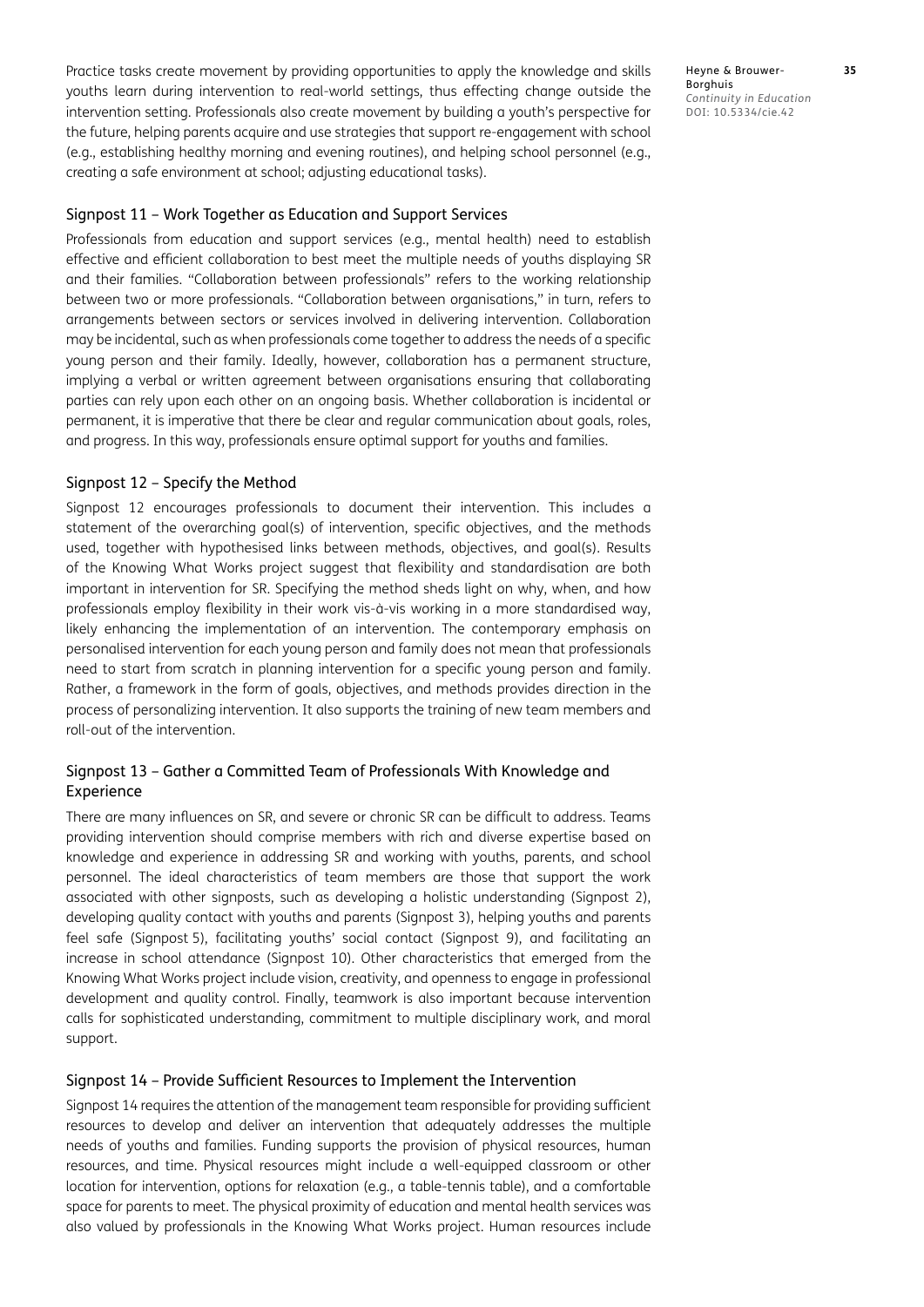professionals with expertise related to SR, a sufficient number of professionals so intensive support can be offered, and professional development opportunities. Time is needed to develop the intervention (e.g., components of an alternative educational program), document it, deliver it (e.g., sufficient time with youths and parents, time to collaborate with external professionals, intervention long enough to yield enduring change), evaluate outcomes, and share accumulated knowledge and experience with others in the field.

# **CONCLUSION**

Difficulty attending school jeopardises youths' access to the benefits of school, and thus their development. The Knowing What Works project yielded signposts that support the development and delivery of interventions for severe or chronic SR. The signposts are based on the views of youths, parents, and professionals associated with 21 SR interventions delivered in education and mental health settings in the Netherlands, as well as the views of youths, parents, and professionals as presented in publications based on studies conducted in other countries. The 14 signposts point professionals to key areas warranting attention when addressing the multifaceted problem of SR. Ultimately, the signposts may improve the effectiveness of SR interventions, reducing absenteeism and dropout and thereby increasing adaptive development and positive futures for youths.

The proposed set of signposts serves additional functions. First, it relieves professionals of the time-consuming task of developing an intervention from scratch. Second, it serves as a checklist for professionals wishing to review and fine-tune an existing intervention or identify areas for team professional development. Third, it presents an organizing framework for the interpretation and assimilation of results from future studies and for developing new research questions. Fourth, it may be informative for policymakers as well as youths and parents seeking support.

The extent to which the signposts help professionals develop and deliver interventions for severe and chronic SR needs to be investigated. Moreover, the relevance of the signposts for other types of attendance problems (i.e., truancy, school withdrawal, school exclusion), for different school types (primary or secondary education, mainstream or special education), and for different forms of collaboration (monodisciplinary school model or multidisciplinary wholeschool approach) are issues that deserve further consideration. In the meantime, the signposts offer a systematic approach to developing and delivering SR intervention for youths in different educational contexts.

Finally, the assumption is that school personnel are open to promote school attendance and prevent school absenteeism (Tier 1 of the MD-MTSS model), to respond efficiently when SR is emerging, mild, or moderate (Tier 2), and to collaborate with helping professionals inside and outside the school setting. This joint effort in Tier 1 and Tier 2 of the MD-MTSS model will help reduce the chance that youths experience severe and chronic SR.

#### **ETHICS AND CONSENT**

Research activities associated with the Knowing What Works project were approved by the Ethics Committee of the Institute of Psychology at Leiden University. Written informed consent was obtained from the 21 organisations to allow for the participation of professionals delivering intervention. Youths and parents participating in the project also provided written informed consent.

# **ACKNOWLEDGEMENTS**

We express our gratitude to: the youths, parents, and professionals who participated in the Knowing What Works project; our knowledgeable consortium partners (Jan Vermue and Corine van Helvoirt); our devoted research assistant (Georgine Aerts); members of the Expertise Network for School Attendance, for their enthusiasm and expertise; colleagues Cynthia Defourny and Hilde Hermes (De Berkenschutse) together with Gerben Keujer and Gerie Borghuis, who kindly reviewed the manuscript; and the Netherlands Initiative for Education Research (NRO), which granted the subsidy.

Heyne & Brouwer- **36** Borghuis *Continuity in Education* DOI: 10.5334/cie.42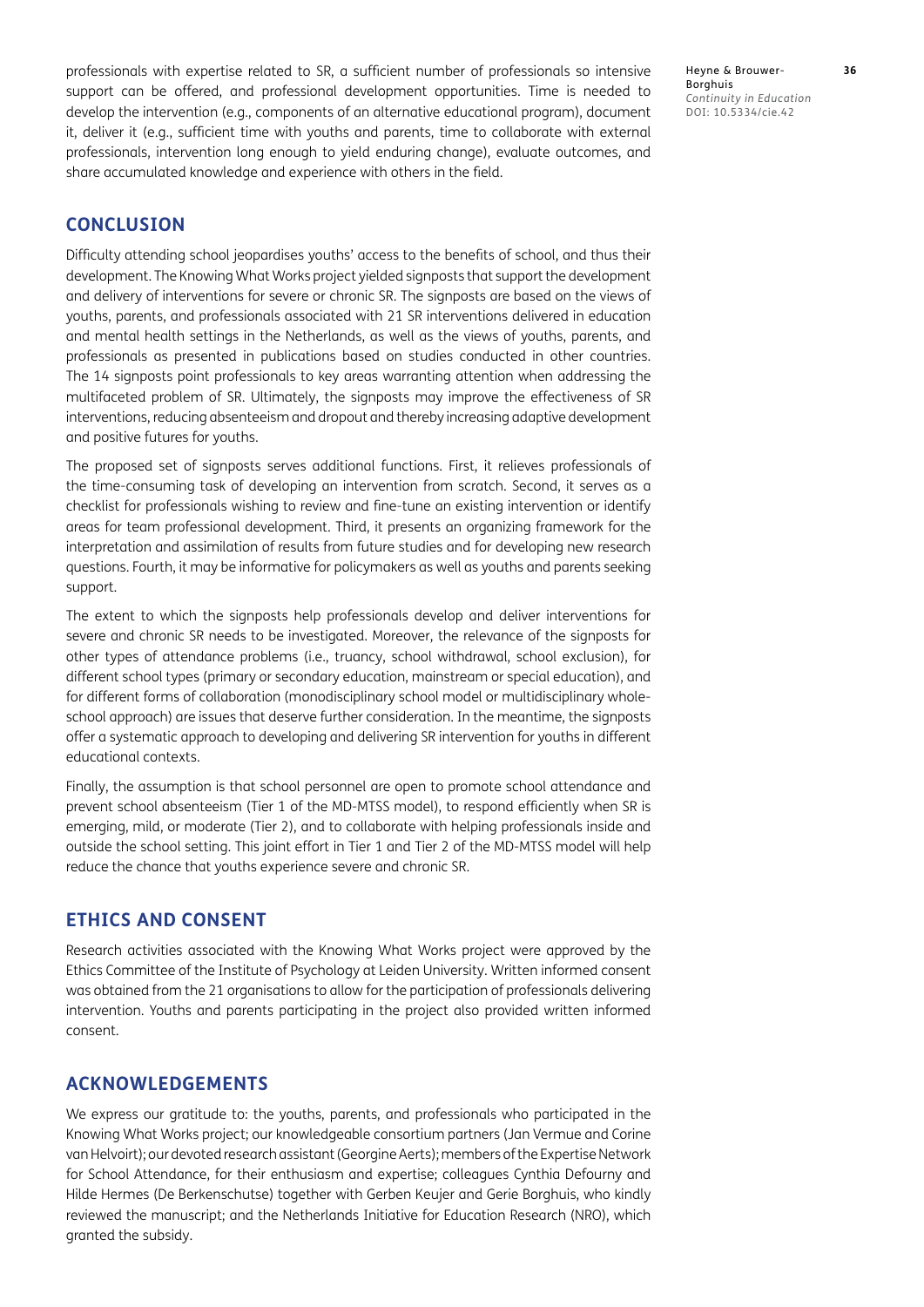The editorial team of *Continuity in Education* would like to express their gratitude to the reviewers, who generously gave their time and expertise to improve this article: Yvonne Larrier, Aurora Vecchini, and another who asked to remain anonymous. The editorial processing of this article was managed by International Network for School Attendance (INSA) editor Glenn Melvin, while the copyediting was carried out by Kirsten McBride.

Heyne & Brouwer- **37** Borghuis *Continuity in Education* DOI: 10.5334/cie.42

# **FUNDING INFORMATION**

The Knowing What Works project was supported by a grant from the Netherlands Initiative for Education Research (NRO).

# **COMPETING INTERESTS**

The authors have no competing interests to declare.

# **AUTHORS' CONTRIBUTIONS**

Both authors made substantial contributions to the design of the Knowing What Works project; the acquisition, analysis, and interpretation of data; and preparation of this manuscript.

# <span id="page-12-0"></span>**AUTHOR AFFILIATIONS**

**David Heyne**  [orcid.org/0000-0002-9320-0786](https://orcid.org/0000-0002-9320-0786) Leiden University, NL

Marije Brouwer-Borghuis <sup>D</sup>[orcid.org/0000-0002-2984-4341](https://orcid.org/0000-0002-2984-4341) SWV VO/VSO 2301 Almelo, NL

# **REFERENCES**

- <span id="page-12-4"></span>**Al Husni Al Keilani, M.,** & **Delvenne, V.** (2021). Inpatient with an anxious school refusal: A retrospective study. *Psychiatria Danubina*, *33*(Suppl 9), 69–74.<https://pubmed.ncbi.nlm.nih.gov/34559781/>
- <span id="page-12-2"></span>**Allensworth, E.,** & **Balfanz, R.** (2019). Foreword. In M. Gottfried & E. L. Hutt (Eds.), *Absent from school: Understanding and addressing student absenteeism* (p. ix–xi). Harvard Education Press.
- **Allison, M. A., Attisha, E.,** & **AAP Council on School Health.** (2019). The link between school attendance and good health. *Pediatrics, 143*, e20183648. DOI: <https://doi.org/10.1542/peds.2018-3648>
- <span id="page-12-6"></span>**Attwood, G.,** & **Croll, P.** (2006). Truancy in secondary school pupils: Prevalence, trajectories and pupil perspectives. *Research Papers in Education*, *21*, 467–484. DOI: [https://doi.](https://doi.org/10.1080/02671520600942446) [org/10.1080/02671520600942446](https://doi.org/10.1080/02671520600942446)
- <span id="page-12-7"></span>**Berry, G. L.,** & **Lizardi, A.** (1985). The school phobic child and special services providers: Guidelines for early identification. *Special Services in the Schools*, *2*, 63–72. DOI: [https://doi.org/10.1300/](https://doi.org/10.1300/J008v02n01_05) [J008v02n01\\_05](https://doi.org/10.1300/J008v02n01_05)
- <span id="page-12-3"></span>**Bonell, C., Blakemore, S.-J., Fletcher, A.,** & **Patton, G.** (2019). Role theory of schools and adolescent health. *The Lancet Child and Adolescent Health*, *3*, 742–748. DOI: [https://doi.org/10.1016/S2352-](https://doi.org/10.1016/S2352-4642(19)30183-X) [4642\(19\)30183-X](https://doi.org/10.1016/S2352-4642(19)30183-X)
- <span id="page-12-11"></span>**Braun, V.,** & **Clarke, V.** (2006). Using thematic analysis in psychology. *Qualitative Research in Psychology*, *3*, 77–101. DOI:<https://doi.org/10.1191/1478088706qp063oa>
- <span id="page-12-10"></span>**Brouwer-Borghuis, M., Heyne, D., Sauter, F. M.,** & **Scholte, R. H. J.** (2019). The Link: An alternative educational program in the Netherlands to reengage school-refusing adolescents with schooling. *Cognitive and Behavioral Practice*, *26*, 75–91. DOI: <https://doi.org/10.1016/j.cbpra.2018.08.001>
- <span id="page-12-9"></span>**Brown, R. E., Copeland, R. E.,** & **Hall, R. V.** (1974). School phobia: Effects of behavior modification treatment applied by an elementary school principal. *Child Study Journal*, *4*, 125–133.
- <span id="page-12-8"></span>**Bryce, G.,** & **Baird, D.** (1986). Precipitating a crisis: Family therapy and adolescent school refusers*. Journal of Adolescence*, *9*, 199–213. DOI: [https://doi.org/10.1016/S0140-1971\(86\)80003-3](https://doi.org/10.1016/S0140-1971(86)80003-3)
- <span id="page-12-5"></span>**Burke, A. E.,** & **Silverman, W. K.** (1987). The prescriptive treatment of school refusal. *Clinical Psychology Review*, *7*, 353–362. DOI: [https://doi.org/10.1016/0272-7358\(87\)90016-X](https://doi.org/10.1016/0272-7358(87)90016-X)
- <span id="page-12-1"></span>**Collie, R. J.** (2020). The development of social and emotional competence at school: An integrated model. *International Journal of Behavioral Development*, *44*, 76–87. DOI: [https://doi.](https://doi.org/10.1177/0165025419851864) [org/10.1177/0165025419851864](https://doi.org/10.1177/0165025419851864)
- **Dannow, M. C., Esbjørn, B. H.,** & **Risom, S. W.** (2020). The perceptions of anxiety-related school absenteeism in youth: A qualitative study involving youth, mother, and father. *Scandinavian Journal of Educational Research*, *64*, 22–36. DOI: <https://doi.org/10.1080/00313831.2018.1479302>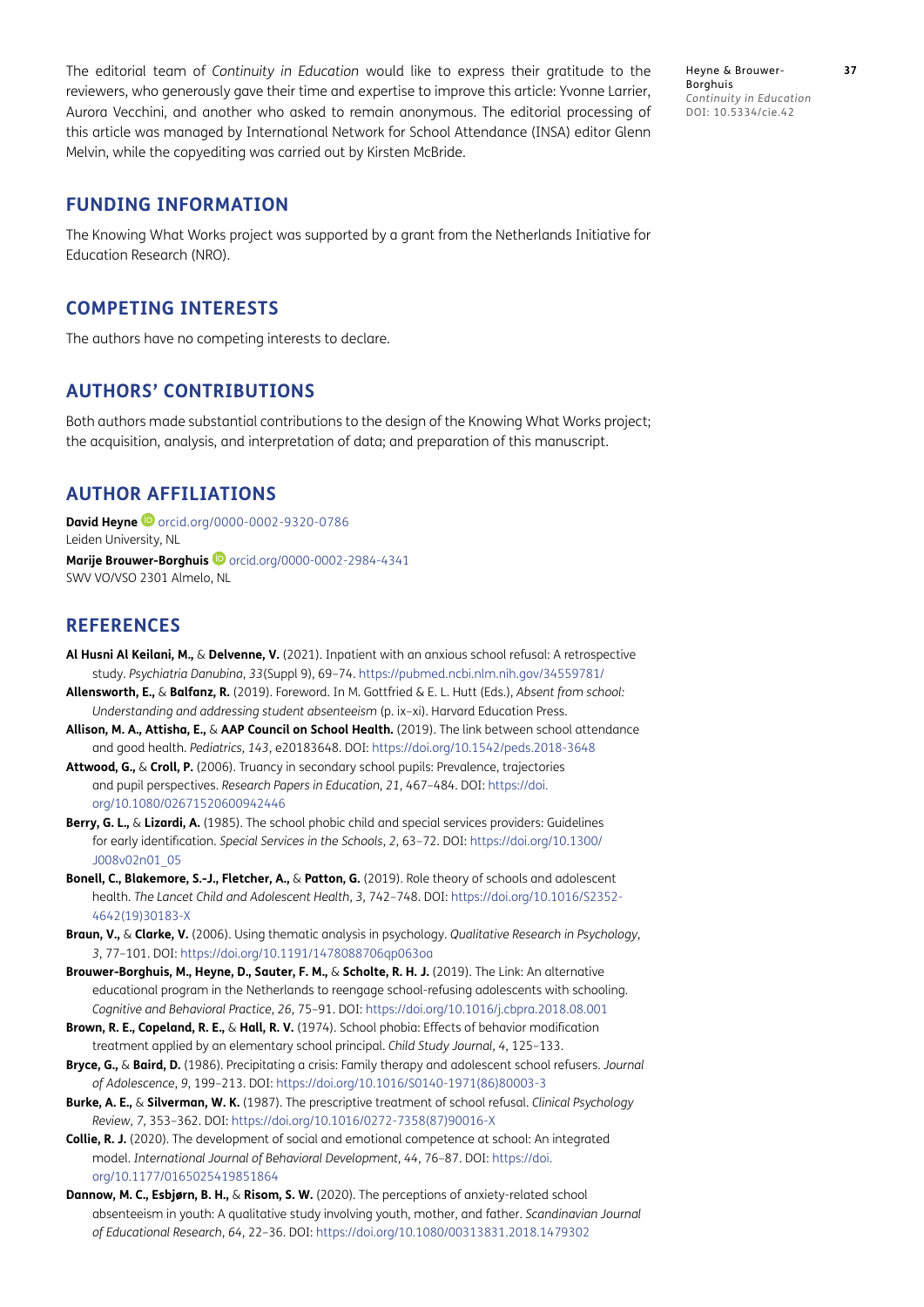- **Devenney, R.,** & **O'Toole, C.** (2021). "What kind of education system are we offering": The view of education professionals on school refusal. *International Journal of Educational Psychology, 10,* 27–47. DOI:<https://doi.org/10.17583/ijep.2021.7304>
- <span id="page-13-1"></span>**Eccles, J. S.,** & **Roeser, R. W.** (2011). Schools as developmental contexts during adolescence. *Journal of Research on Adolescence*, *21*, 225–241. DOI:<https://doi.org/10.1111/j.1532-7795.2010.00725.x>
- <span id="page-13-5"></span>**Egger, H. L., Costello, E. J.,** & **Angold, A.** (2003). School refusal and psychiatric disorders: A community study. *Journal of the American Academy of Child and Adolescent Psychiatry*, *42*, 797–807. DOI: <https://doi.org/10.1097/01.CHI.0000046865.56865.79>
- <span id="page-13-13"></span>**Elliott, J. G.,** & **Place, M.** (2019). Practitioner review: School refusal: Developments in conceptualisation and treatment since 2000. *Journal of Child Psychology and Psychiatry*, *60*, 4–15. DOI: [https://doi.](https://doi.org/10.1111/jcpp.12848) [org/10.1111/jcpp.12848](https://doi.org/10.1111/jcpp.12848)
- <span id="page-13-10"></span>**Evans, L. D.** (2000). Functional school refusal subtypes: Anxiety, avoidance, and malingering. *Psychology in the Schools*, *37*, 183–191. DOI: [https://doi.org/10.1002/\(SICI\)1520-6807\(200003\)37:2<183::AID-](https://doi.org/10.1002/(SICI)1520-6807(200003)37:2<183::AID-PITS9>3.0.CO;2-5)[PITS9>3.0.CO;2-5](https://doi.org/10.1002/(SICI)1520-6807(200003)37:2<183::AID-PITS9>3.0.CO;2-5)
- <span id="page-13-9"></span>**Finning, K., Harvey, K., Moore, D., Ford, T., Davis, B.,** & **Waite, P.** (2018). Secondary school educational practitioners' experiences of school attendance problems and interventions to address them: A qualitative study. *Emotional and Behavioural Difficulties*, *23*, 213–225. DOI: [https://doi.org/10.1080/1](https://doi.org/10.1080/13632752.2017.1414442) [3632752.2017.1414442](https://doi.org/10.1080/13632752.2017.1414442)
- <span id="page-13-2"></span>**Fredricks, J. A., Parr, A. K., Amemiya, J. L., Wang, M.-T.,** & **Brauer, S.** (2019). What matters for urban adolescents' engagement and disengagement in school: A mixed-methods study. *Journal of Adolescent Research*, *34*, 491–517. DOI: <https://doi.org/10.1177/0743558419830638>
- **Gallé-Tessonneau, M.,** & **Heyne, D.** (2020). Behind the SCREEN: Identifying school refusal themes and sub-themes. *Emotional and Behavioural Difficulties*, *25*, 139–154. DOI: [https://doi.org/10.1080/13632](https://doi.org/10.1080/13632752.2020.1733309) [752.2020.1733309](https://doi.org/10.1080/13632752.2020.1733309)
- <span id="page-13-0"></span>**Ginsburg, A., Jordan, P.,** & **Chang, H.** (2014). *Absences add up: How school attendance influences student success*. Attendance Works. Retrieved from [https://www.attendanceworks.org/wp-content/](https://www.attendanceworks.org/wp-content/uploads/2017/05/Absenses-Add-Up_September-3rd-2014.pdf) [uploads/2017/05/Absenses-Add-Up\\_September-3rd-2014.pdf](https://www.attendanceworks.org/wp-content/uploads/2017/05/Absenses-Add-Up_September-3rd-2014.pdf).
- **Gottfried, M. A.** (2014). Chronic absenteeism and its effects on students' academic and socioemotional outcomes. *Journal of Education for Students Placed at Risk*, *19*, 53–75. DOI: [https://doi.org/10.1080/1](https://doi.org/10.1080/10824669.2014.962696) [0824669.2014.962696](https://doi.org/10.1080/10824669.2014.962696)
- **Grandison, K. J.** (2011). *School refusal and reintegration from short stay school to mainstream*  [Unpublished doctoral dissertation]. University of Birmingham.
- **Havik, T., Bru, E.,** & **Ertesvåg, S. K.** (2015). Assessing reasons for school non-attendance. *Scandinavian Journal of Educational Research*, *59*, 316–336. DOI: <https://doi.org/10.1080/00313831.2014.904424>
- <span id="page-13-6"></span>**Hersov, L.** (1985). School refusal. In M. Rutter & L. Hersov (Eds.), *Child and adolescent psychiatry: Modern approaches,* (2nd ed.*,* pp. 382–399). Blackwell Scientific Publications.
- <span id="page-13-14"></span>**Heyne, D.** (2019). Developments in classification, identification, and intervention for school refusal and other attendance problems: Introduction to the special series. *Cognitive and Behavioral Practice*, *26*, 1–7. DOI:<https://doi.org/10.1016/j.cbpra.2018.12.003>
- <span id="page-13-8"></span>**Heyne, D.** (2022). *Practitioner review: Examining developmental factors in adolescent school refusal* [Manuscript submitted for publication]. Institute of Psychology, Leiden University.
- <span id="page-13-7"></span>**Heyne, D., Brouwer-Borghuis, M., Vermue, J., van Helvoirt, C.,** & **Aerts, G.** (2022, April 4). *Knowing what works: A roadmap for school refusal interventions based on the views of stakeholders*. Retrieved from [osf.io/5h6m2](https://osf.io/5h6m2/)
- **Heyne, D., Gentle-Genitty, C., Gren Landell, M., Melvin, G., Chu, B., Gallé-Tessonneau, M., Askeland, K. G., Gonzálvez, C., Havik, T., Ingul, J. M., Johnsen, D. B., Keppens, G., Knollmann, M., Lyon, A. R., Maeda, N., Reissner, V., Sauter, F., Silverman, W. K., Thastum, M., … Kearney, C. A.** (2020). Improving school attendance by enhancing communication among stakeholders: Establishment of the International Network for School Attendance (INSA). *European Child and Adolescent Psychiatry*, *29*, 1023–1030. DOI: <https://doi.org/10.1007/s00787-019-01380-y>
- <span id="page-13-3"></span>**Heyne, D., Gren Landell, M., Melvin, G.,** & **Gentle-Genitty, C.** (2019). Differentiation between school attendance problems: Why and how? *Cognitive and Behavioral Practice*, *26*, 8–34. DOI: [https://doi.](https://doi.org/10.1016/j.cbpra.2018.03.006) [org/10.1016/j.cbpra.2018.03.006](https://doi.org/10.1016/j.cbpra.2018.03.006)
- <span id="page-13-12"></span>**Heyne, D., Kearney, C. A.,** & **Finning, K.** (2022). Mental health and attendance at school: Setting the scene. In K. Finning, T. Ford, & D. Moore (Eds.), *Mental health and attendance at school* (pp. 1–21). Cambridge University Press. DOI: <https://doi.org/10.1017/9781911623151.002>
- <span id="page-13-4"></span>**Heyne, D.,** & **King, N.** (2004). Treatment of school refusal. In P. M. Barrett & T. H. Ollendick (Eds.), Handbook of interventions that work with children and adolescents: Prevention and treatment (pp. 243–272). Wiley. DOI: <https://doi.org/10.1002/9780470753385.ch11>
- <span id="page-13-11"></span>**Heyne, D., King, N., Tonge, B., Rollings, S., Young, D., Pritchard, M.,** & **Ollendick, T.** (2002). Evaluation of child therapy and caregiver training in the treatment of school refusal. *Journal of the American Academy of Child and Adolescent Psychiatry*, *41*, 687–695. DOI: [https://doi.org/10.1097/00004583-](https://doi.org/10.1097/00004583-200206000-00008) [200206000-00008](https://doi.org/10.1097/00004583-200206000-00008)

Heyne & Brouwer- **38** Borghuis *Continuity in Education* DOI: 10.5334/cie.42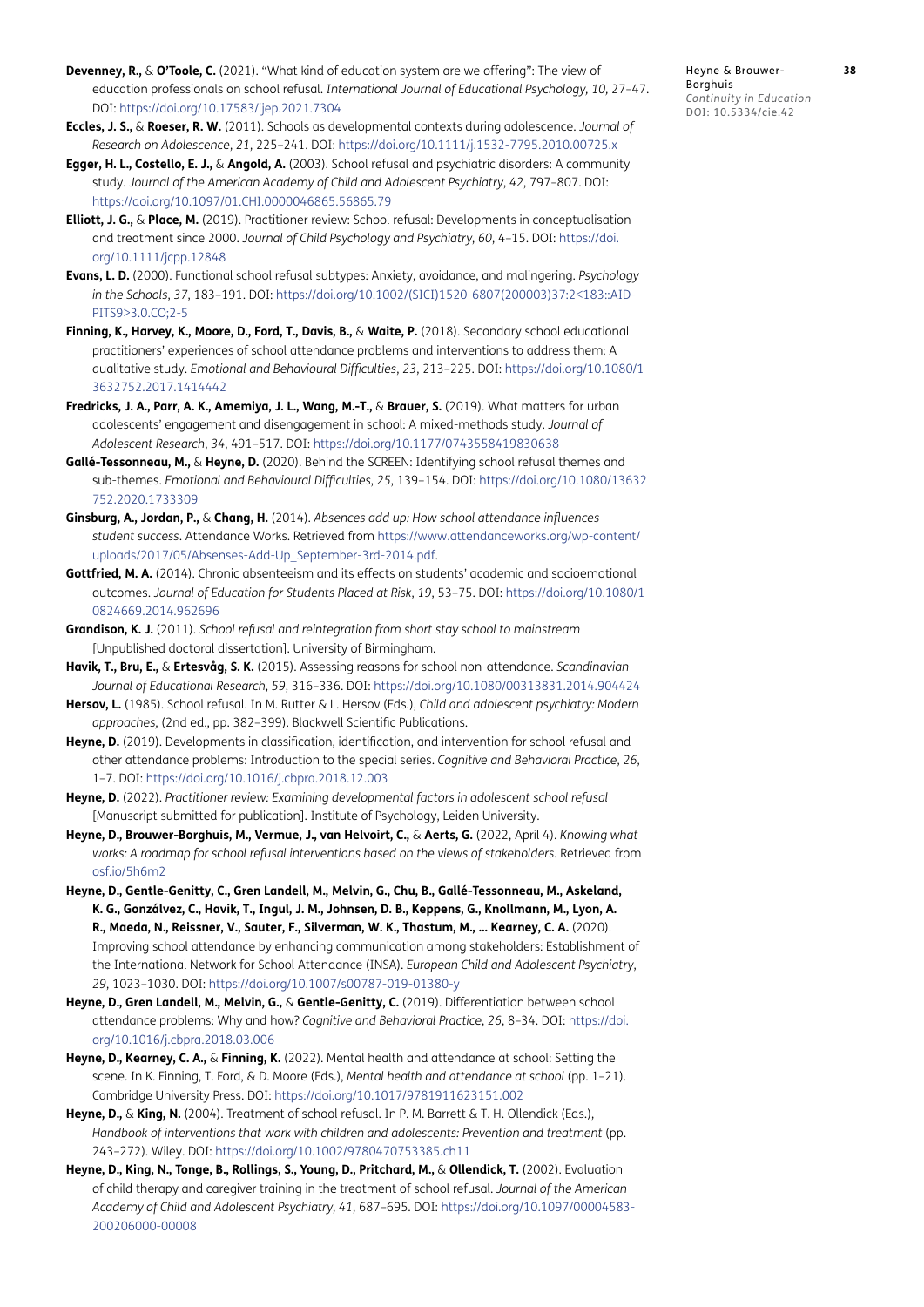<span id="page-14-11"></span>**Heyne, D.,** & **Rollings, S.** (2002). *School refusal*. BPS Blackwell.

- <span id="page-14-10"></span>**Heyne, D.,** & **Sauter, F. M.** (2013). School refusal. In C. A. Essau & T. H. Ollendick (Eds.), *The Wiley-Blackwell handbook of the treatment of childhood and adolescent anxiety (pp. 471-517). John Wiley & Sons* Limited. DOI: <https://doi.org/10.1002/9781118315088.ch21>
- <span id="page-14-18"></span>**Heyne, D., Sauter, F. M.,** & **Maynard, B. R.** (2015). Moderators and mediators of treatments for youth with school refusal or truancy. In M. Maric, P. J. M. Prins, & T. H. Ollendick (Eds.), *Moderators and mediators of youth treatment outcomes* (pp. 230–266). Oxford University Press. DOI: [https://doi.org/10.1093/](https://doi.org/10.1093/med:psych/9780199360345.003.0010) [med:psych/9780199360345.003.0010](https://doi.org/10.1093/med:psych/9780199360345.003.0010)
- <span id="page-14-3"></span>**Heyne, D., Sauter, F. M., Ollendick, T. H., Van Widenfelt, B. M.,** & **Westenberg, P. M.** (2014). Developmentally sensitive cognitive behavioral therapy for adolescent school refusal: Rationale and case illustration. *Clinical Child and Family Psychology Review*, *17*, 191–215. DOI: [https://doi.](https://doi.org/10.1007/s10567-013-0160-0) [org/10.1007/s10567-013-0160-0](https://doi.org/10.1007/s10567-013-0160-0)
- **Heyne, D., Strömbeck, J., Alanko, K., Bergström, M.,** & **Ulriksen, R.** (2020). A scoping review of constructs measured following intervention for school refusal: Are we measuring up? *Frontiers in Psychology*, *11*, 1744. DOI:<https://doi.org/10.3389/fpsyg.2020.01744>

<span id="page-14-1"></span>**Honjo, S., Kasahara, Y.,** & **Ohtaka, K.** (1992). School refusal in Japan. *Acta Paedopsychiatrica*, *55*, 29–32.

- <span id="page-14-14"></span>**Ingul, J. M., Havik, T.,** & **Heyne, D.** (2019). Emerging school refusal: A school-based framework for identifying early signs and risk factors. *Cognitive and Behavioral Practice*, *26*, 46–62. DOI: [https://doi.](https://doi.org/10.1016/j.cbpra.2018.03.005) [org/10.1016/j.cbpra.2018.03.005](https://doi.org/10.1016/j.cbpra.2018.03.005)
- <span id="page-14-5"></span>**Johnsen, D. B., Heyne, D.,** & **Karel, E. R.** (2021). Psychological interventions for school refusal and truancy. In M. Gren Landell (Ed.), *School attendance problems: A research update and where to go* (pp. 125– 137). Jerringfonden.
- <span id="page-14-12"></span>**Kearney, C. A.,** & **Albano, A. M.** (2018). *When children refuse school: A cognitive-behavioral therapy approach/therapist guide* (3rd ed.). Oxford University Press. DOI: [https://doi.org/10.1093/med](https://doi.org/10.1093/med-psych/9780190604059.001.0001)[psych/9780190604059.001.0001](https://doi.org/10.1093/med-psych/9780190604059.001.0001)
- <span id="page-14-7"></span>**Kearney, C. A.,** & **Graczyk, P. A.** (2014). A Response to Intervention model to promote school attendance and decrease school absenteeism. *Child and Youth Care Forum, 43,* 1–25. DOI: [https://doi.](https://doi.org/10.1007/s10566-013-9222-1) [org/10.1007/s10566-013-9222-1](https://doi.org/10.1007/s10566-013-9222-1)
- <span id="page-14-4"></span>**Kearney, C. A.,** & **Graczyk, P. A.** (2020). A multidimensional, multitiered system of supports model to promote school attendance and address school absenteeism. *Clinical Child and Family Psychology Review*, *23*, 316–337. DOI: <https://doi.org/10.1007/s10567-020-00317-1>
- <span id="page-14-0"></span>**Keppens, G.,** & **Spruyt, B.** (2020). The impact of interventions to prevent truancy: A review of the research literature. *Studies in Educational Evaluation*, *65*, 100840. DOI: [https://doi.org/10.1016/j.](https://doi.org/10.1016/j.stueduc.2020.100840) [stueduc.2020.100840](https://doi.org/10.1016/j.stueduc.2020.100840)
- <span id="page-14-17"></span>**King, N. J., Heyne, D.,** & **Ollendick, T.** (2005). Cognitive-behavioral treatments for anxiety and phobic disorders in children and adolescents: A review. *Behavioral Disorders*, *30*, 241–257. [https://www.jstor.](https://www.jstor.org/stable/43153784) [org/stable/43153784.](https://www.jstor.org/stable/43153784) DOI:<https://doi.org/10.1177/019874290503000304>
- **Klein, M., Sosu, E.,** & **Dare, S.** (2021). *School absenteeism and academic achievement: Does the reason for absence matter?* Inter-university Consortium for Political and Social Research [distributor], 2021–12– 15. DOI:<https://doi.org/10.3886/E157401V1>
- <span id="page-14-13"></span>**Last, C. G.** (1993). *Therapist treatment manual for NIMH school phobia study: Exposure therapy program* [Unpublished manuscript]. Nova University.
- <span id="page-14-8"></span>**Last, C. G., Hansen, C.,** & **Franco, N.** (1998). Cognitive-behavioral treatment of school phobia. *Journal of the American Academy of Child and Adolescent Psychiatry, 37,* 404–411. DOI: [https://doi.](https://doi.org/10.1097/00004583-199804000-00018) [org/10.1097/00004583-199804000-00018](https://doi.org/10.1097/00004583-199804000-00018)
- <span id="page-14-6"></span>**Maynard, B. R., Heyne, D., Brendel, K. E., Bulanda, J. J., Thompson, A. M.,** & **Pigott, T. D.** (2018). Treatment for school refusal among children and adolescents: A systematic review and meta-analysis. *Research on Social Work Practice*, *28*, 56–67. DOI: [https://doi.](https://doi.org/10.1177/1049731515598619) [org/10.1177/1049731515598619](https://doi.org/10.1177/1049731515598619)
- <span id="page-14-16"></span>**McKay-Brown, L., McGrath, R., Dalton, L., Graham, L., Smith, A., Ring, J.,** & **Eyre, K.** (2019). Reengagement with education: A multidisciplinary home-school-clinic approach developed in Australia for school-refusing youth. *Cognitive and Behavioral Practice, 26,* 92–106. DOI: [https://doi.](https://doi.org/10.1016/j.cbpra.2018.08.003) [org/10.1016/j.cbpra.2018.08.003](https://doi.org/10.1016/j.cbpra.2018.08.003)
- <span id="page-14-15"></span>**McShane, G., Bazzano, C., Walter, G.,** & **Barton, G.** (2007). Outcome of patients attending a specialist educational and mental health service for social anxiety disorders. *Clinical Child Psychology and Psychiatry*, *12*, 117–124. DOI: <https://doi.org/10.1177/1359104507071090>
- <span id="page-14-2"></span>**McShane, G., Walter, G.,** & **Rey, J. M.** (2001). Characteristics of adolescents with school refusal. *Australian and New Zealand Journal of Psychiatry*, *35*, 822–826. DOI: [https://doi.org/10.1046/j.1440-](https://doi.org/10.1046/j.1440-1614.2001.00955.x) [1614.2001.00955.x](https://doi.org/10.1046/j.1440-1614.2001.00955.x)
- <span id="page-14-9"></span>**Melvin, G. A., Dudley, A. L., Gordon, M. S., Klimkeit, E., Gullone, E., Taffe, J.,** & **Tonge, B. J.** (2017). Augmenting cognitive behavior therapy for school refusal with fluoxetine: A randomized controlled trial. *Child Psychiatry and Human Development, 48*, 485–497. DOI: [https://doi.org/10.1007/s10578-](https://doi.org/10.1007/s10578-016-0675-y) [016-0675-y](https://doi.org/10.1007/s10578-016-0675-y)

Heyne & Brouwer- **39**

Borghuis *Continuity in Education* DOI: 10.5334/cie.42